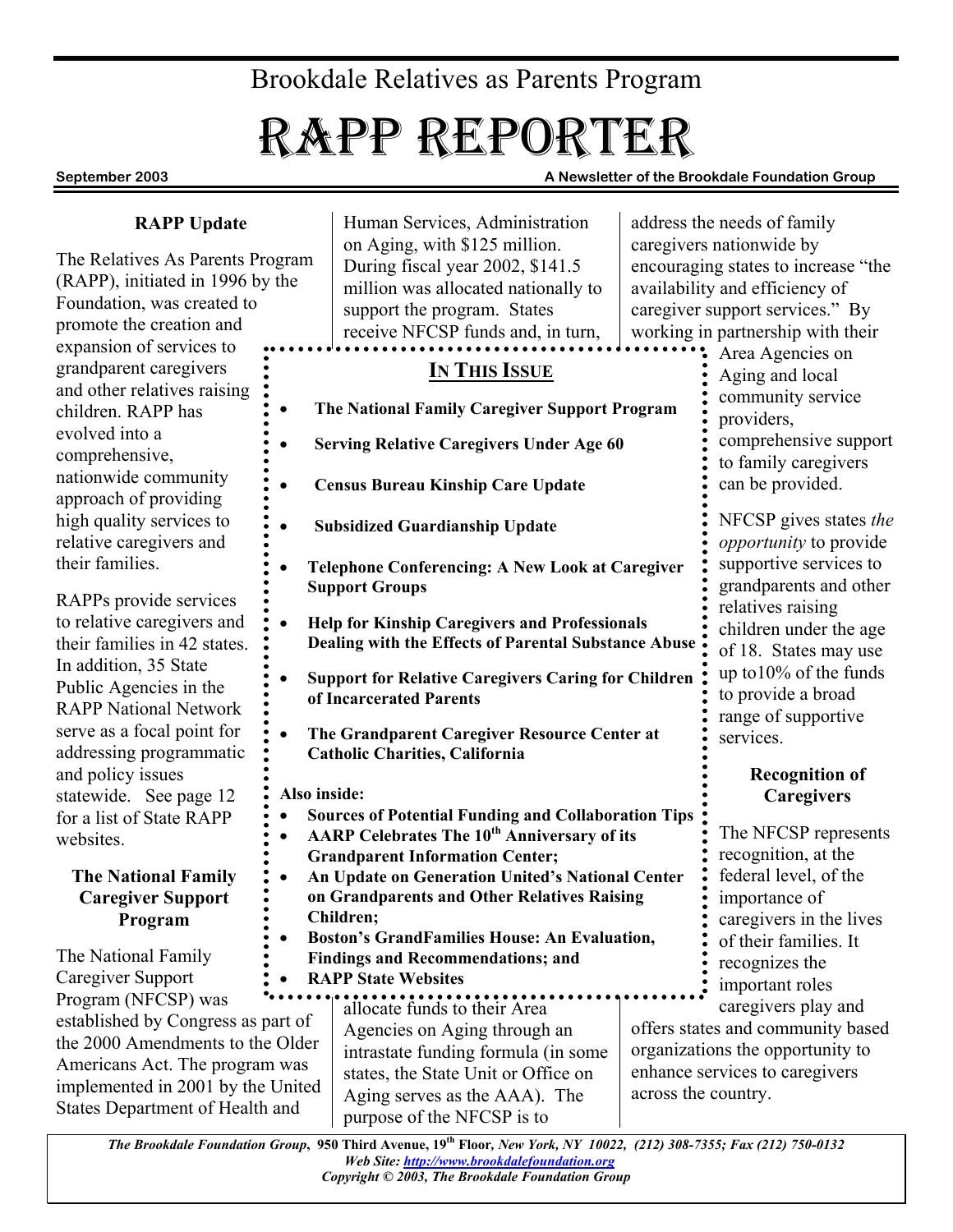#### **Serving Caregivers Under 60**

In keeping with the age group served by the Older Americans Act, the NFCSP limits the use of the funds to services for grandparents and other relative caregivers *over the age of 60*, who live with the child, are their primary caregivers and are either raising the child informally or have a legal relationship to the child, like custody or guardianship.

Although NFCSP funding is limited to those over 60, it is important to note that newly released Census Bureau data indicates that **71%** of relative caregivers are **under the age of 60** (See our Census Bureau article on page 4).

Because NFCSP funds are specifically targeted to caregivers over the age of 60, many programs are in a quandary about how to serve those *under* age 60. Programs that want to help relative caregivers should, however, first

concentrate on what services the caregivers need *regardless of age.* The *age limitation* applies only *to NFCSP funds* and *not* to the *services* that programs can provide to all relative caregivers that come to access needed services.

The next step is to consider what funding streams can be used to provide the services. This means thinking "outside the box" to determine what discretionary funds (public and/or private) can be used

to fund services to those under age 60.

One funding stream for those over 60 is clear: NFCSP funds can be used to create or expand activities for relative caregivers over 60.

Other funds, including RAPP funds, can then be used to provide services to all relative caregivers, including those under the age of 60.

#### **The National Family Caregiver Support Program Five Categories of Service**

- **I. Information** to caregivers about available services;
- **II. Assistance** to caregivers in gaining access to the services;
- **III. Individual counseling, organization of support groups and training** caregivers to assist them in making decisions and solving problems relating to their caregiving roles;
- **IV. respite care** to enable caregivers to be temporarily relieved from their caregiving responsibilities; and
- **V. supplemental services**, on a limited basis, to complement the care provided by caregivers.

To emphasize how well matched the NFCSP and RAPP are, the following are examples of services offered by RAPPs to grandparents and other relative caregivers, *regardless of age,* using the NFCSP categories of service.

#### **I. Information to Caregivers about Available Services**

RAPPs ensure that relative caregivers obtain information about available services in a number of ways including:

Seminars; ♦Resource Directories; ♦Newsletters with information on legal issues, legislation, health and available benefits; ♦Community Trainings; ♦Local and State Conferences on Relative Caregiving (like Annual Fall Conferences, with speakers, informative materials and daycare for the children); and ♦Websites and chat rooms

♦Educational Forums and

#### **II. Assistance to Caregivers in Gaining Access to the Services**

Assistance in gaining access to services is achieved in many ways including the following:

♦Grandparent Resource Centers<sup>;</sup>

♦Grandparent Advocates (part of a Grandparent Resource Center and Resource Room); ♦State Kinship Navigator Programs that help caregivers "navigate"

their way through the Public benefits/resources maze;

♦Warmlines and Toll-free numbers, available to

answer questions and refer caregivers to services;

♦Assessments of caregiver family needs and referral to appropriate agencies;

♦Computer Training for caregivers and children;

♦Case management and referrals; ♦Resource Libraries;

♦Outreach by legal services to caregivers through community legal education, individualized legal counseling and legal representation.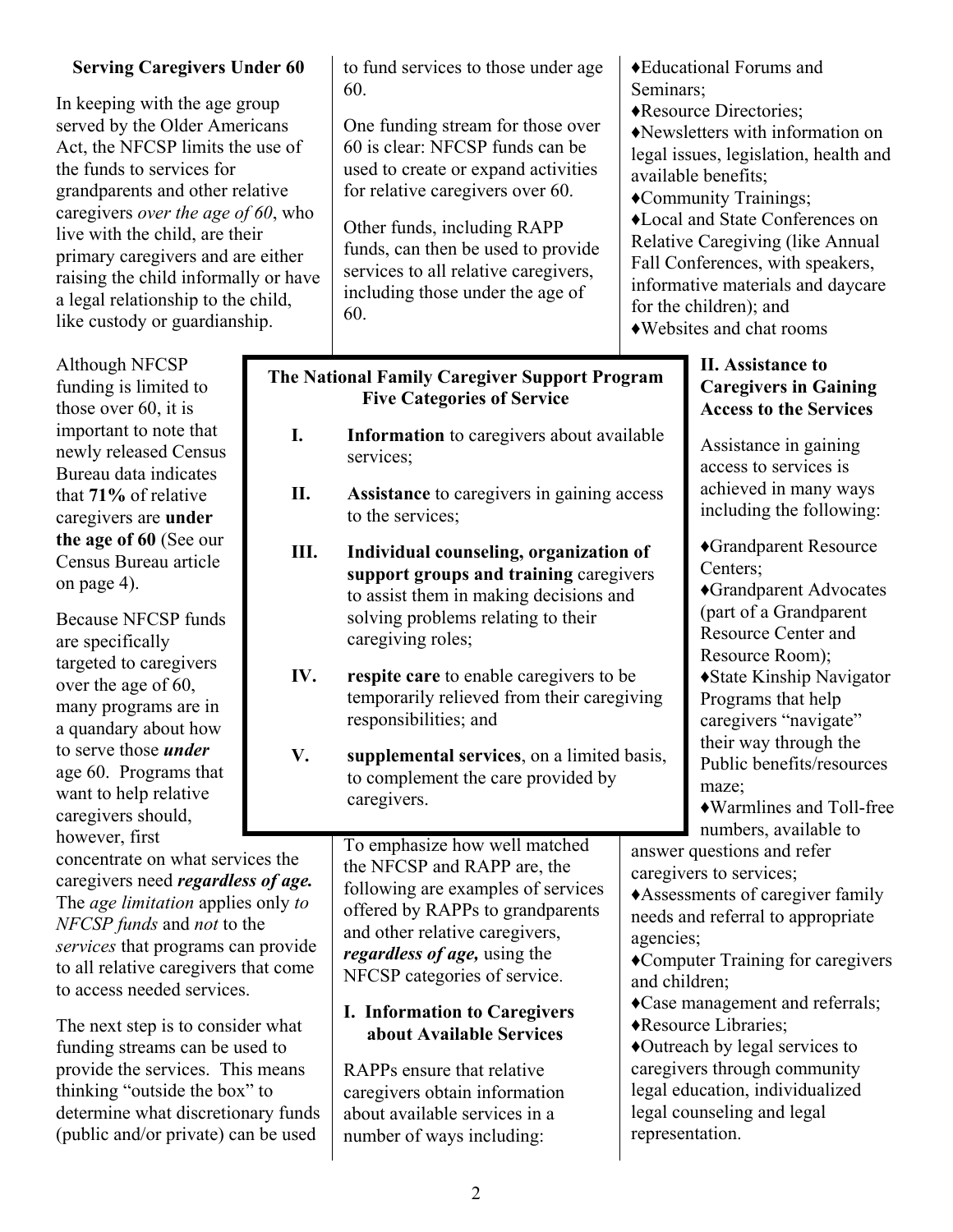#### **III. Individual Counseling, Organization of Support Groups and Trainings**

RAPPs are responsible for creating or expanding support, social or educational groups. These groups are accessible and meet at least once a month. Along with regular monthly group meetings, group and individual services are offered to relative caregivers including, but are not limited to:

♦individual and/or family counseling; ♦child care; ♦children's services; ♦transportation assistance; ♦benefits and legal guidance; ♦educational seminars; ♦ health care services; ♦mediation and empowerment training; ♦housing assistance; ♦intergenerational activities; ♦services to special populations; ♦mental health services; and ♦other program activities that provide support to caregivers

To help achieve the goal of providing needed services, RAPPs create collaborative partnerships with community organizations and other service systems including family services, child care, aging, education, legal, health care, mental health, cooperative extension services and universities.

Advisory committees, composed of relative caregivers and professionals from the above service systems, assist with programmatic issues, service provision, fundraising and assure that RAPPs achieve program goals.

**IV. Respite Care to Enable Caregivers to be Temporarily Relieved from their Caregiving Responsibilities** 

RAPPs know that any time programs provide activities for children, relative caregivers have the opportunity to enjoy some much needed respite.

Here are some examples of RAPP *Children's Activities* that provide caregiver respite:

Children's monthly therapeutic activity groups (play therapy, coping and social skills, grief, psycho-education, building selfesteem), pizza parties, arts and crafts days, dance parties, movie days, zoo outings, movies, dinners, danceathons, Back to School Bashes (with free school materials), Boys and Girls Club time during support group meetings; day care service on Saturdays, Fall sports programs, pajama parties, roller-skating, evening art classes, face painting, art contests, day, evening, weekend, overnight and/or weeklong camp opportunities during the summer, spring, winter and fall (some collaborate with YW/YMCAs, Boys and Girls Clubs); and a Respite Activity Support Program, that assists caregivers by making camp and other activities available to children; scholarships that enable children to attend programs during school breaks and summer vacations; after-school and weekend recreational and educational child care programs; and special camps for disabled children.

All of these activities provide respite for caregivers because, anytime caregivers are relieved of the responsibility of caring for the children, they are receiving respite services.

**Don't forget** activities/social events and outings for **the caregivers themselves**. Some examples include:

*Senior Prom Night*, where caregivers dress up and enjoy dinner and dancing; *Family Spa Night*, a monthly evening of relaxation and stress reduction for caregivers with separate activities for the children (haircuts, manicures, foot soaks, nutrition education, therapeutic massage, acupuncture and stress management techniques help make this a success); dinners at local restaurants, concerts, comedy shows, short day trips (provided through a partnership with a Park District); and computer classes (in collaboration with a University).

Finally, some caregivers just want to have fun with the children in their care and enjoy **intergenerational activities** like:

Holiday parties (Christmas, Easter, Halloween), summer outings; and a program like "Getting Connected," that provides grandparents and grandchildren with technology training and gives them an Internet-ready computer when the training is completed.

**V. Supplemental Services**, on a limited basis, to complement the care provided by caregivers.

RAPPs have been very creative in this category. Some of the supplemental services that have been offered to caregivers include:

♦Utility Payments; ♦Rent and security deposits; ♦Help with payment of medications; ♦Purchase of appliances and personal needs items like diapers; ♦Legal Assistance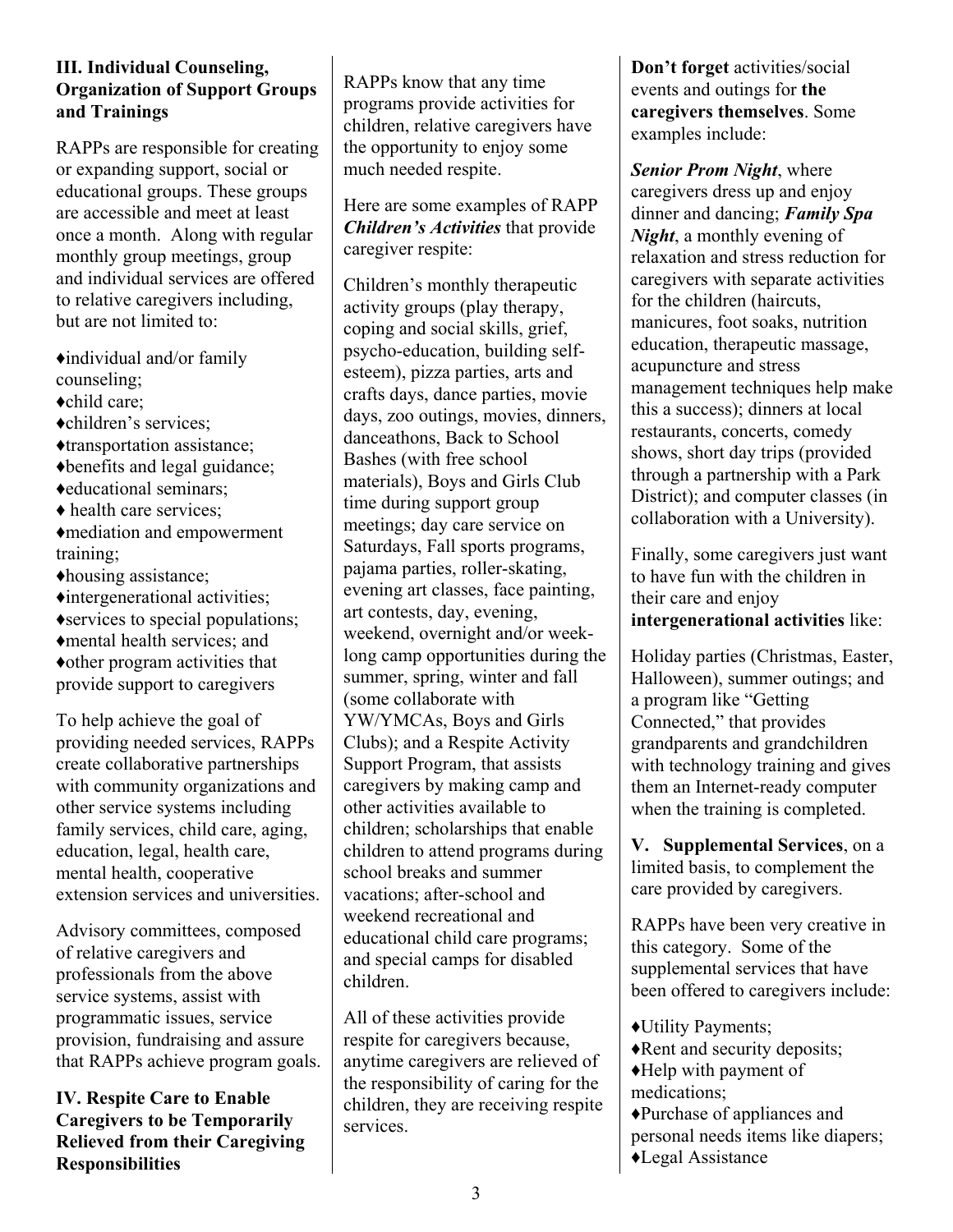♦Pre-paid cell phone cards; ♦Scholarships for after-school activity fees for children; ♦Membership fees, like with the YM/YWCA ♦Retreats; workshops; ♦Transportation Assistance; ♦Purchase of Microwave oven to help caregiver prepare meals; ♦Vouchers for food or respite services; ♦Emergency Funds; ♦Specific Home Repairs; ♦Clothing Closets; ♦Installation of a ramp to allow access to the home; and ♦Payments for groceries, gasoline, school clothes and supplies.

#### **Conclusion**

Those asking "how do we serve the under 60 crowd?" can learn a valuable lesson from RAPPs. First, don't give up! Think about what programmatic initiatives are needed by the caregivers you serve, regardless of age.

Second, evaluate your funding sources and figure out how to best utilize available funding streams to create or expand services to relative caregivers. This can include combining different funding sources, like state and federal funds, to provide assistance to caregivers regardless of age (see page 9 for tips on potential funding sources); and

Finally, contact your local Area Agency on Aging for information about available resources and how the NFCSP is being implemented in your area.

#### **CENSUS BUREAU KINSHIP CARE UPDATE**

Ken Bryson, Program Analyst Outreach and Analysis Staff Decennial Census Directorate U.S. Census Bureau

In May 1999 Lynne Casper and I published the first Census Bureau report on Kinship Care.<sup>1</sup> A large, and sometimes bewildering, flood of data has followed.

Welfare reform legislation enacted by Congress and signed by the President in 1996 directed the Census Bureau to collect and report information about grandparent caregivers. Census 2000, therefore included, *for the first time*, a question asking people age 30 and older if they were living in the same household with any of their own grandchildren under the age of 18. If they answered *yes*, they were asked if they were responsible for most of the basic needs of any of these grandchildren. The grandparent caregiver question is continued in the American Community Survey (ACS). The ACS, which replaces the census long form, has continued to ask grandparent caregiver questions every year to a nationwide sample of more than 700,000 households.

Data from the Census Bureau indicates that:

• In April 2002, there were **2,426,730** grandparent caregivers in the United States. This data, demonstrates that the number of grandparent caregivers has continued to grow; and

<u>.</u>

• In April 2002, **6,042,435** or 8.4 percent of children under the age of 18 lived in households maintained by grandparents or other relatives. These are children whose relationship to the householder is "grandchild" or "other relative." The householder is the person, or one of the people, who owns or rents the housing unit in which the child is living. **38% of the children live in these households with no parents present**.

Data from the Decennial Census and other Census Bureau sources, tell us about *the extent of kinship care*.

Reports about kinship caregiving sometimes confuse these numbers and the concepts they reflect. It is important to:

•Know whether we are talking about *caregivers* or about *the children for whom they are providing care;* 

•Make a distinction between grandparents who are **pr***imary caregivers* and those grandparents and other relatives *who maintain a household for* **or** *share a residence with children*; and

• Differentiate between grandparents and *other relatives raising children,* who often are lumped together with grandparents, when we talk about the providers of kinship care.

Lieutenant Columbo always wants to ask "just one more question." So it is with users of Census Bureau data about kinship care. Here is the answer to "just one more question:"

**What percentage of grandparent caregivers are younger than 60?**

<sup>1</sup> Bryson, Ken and Lynne M. Casper, 1999. *Coresident Grandparents and Grandchildren*. Current Population Reports, Special Studies, P23-198. U.S. Census Bureau, Washington, DC.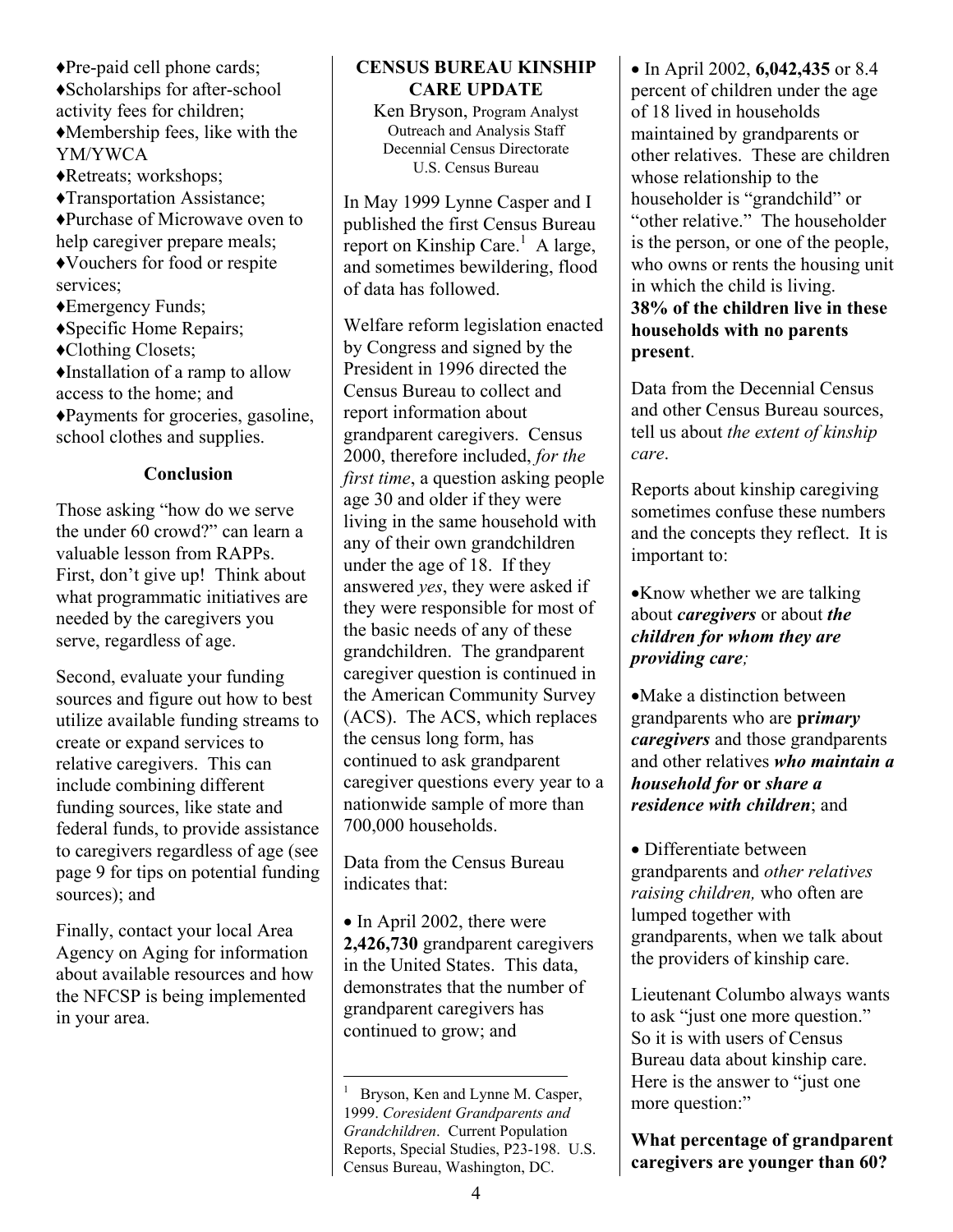The National Family Caregiver Support Act of 2000 allows each state to use up to 10 percent of the total funds to provide support services to eligible caregivers. Since it is part of the Older Americans Act, eligible caregivers are defined as those age 60 and older. It is therefore important to know how many grandparent caregivers are ineligible for support services under the National Family Caregiver Support Act because they are under age 60.

According to the Census 2000, **71 percent of grandparent caregivers are younger than 60**. 2 Answers to many other questions will be in a Census 2000 Brief, *Grandparents Living With Grandchildren: 2000,*<sup>3</sup> which is expected to be released in October 2003.

#### **Subsidized Guardianship Update: Expanding Permanency Options for Kinship Care Families**  Mary Bissell, Senior Staff Attorney Children's Defense Fund

As part of an expanding continuum of permanency options, thirty-four states and the District of Columbia have established subsidized guardianship programs to support children and families for whom adoption is not an appropriate permanency option.

Although many caregivers have a strong commitment to the children in their care and agree to care for them permanently, some are unable to make ends meet without financial help or the services necessary to meet the children's special needs.

State subsidized guardianship programs eliminate this unnecessary barrier to permanence by providing ongoing payments *for eligible children who have left or who are leaving the state child welfare system* to live permanently in the care of a legal guardian, often a relative caregiver.

Five states, Kentucky, Minnesota, New Jersey, Nevada, and Missouri, subsidized guardianship programs *also serve children raised by relatives outside of the child welfare system* to prevent the unnecessary placement of children in foster care. Louisiana's subsidized guardianship program *is only available to children outside of the state child welfare system.* 

Children's Defense Fund and Cornerstone Consulting have recently published *Expanding Permanency Options for Children: A Guide to Subsidized Guardianship Programs* to provide basic information about subsidized guardianship programs and the legislative and policy strategies that make them most effective in this challenging fiscal environment. The guide contains:

- $\geq$  Commonly asked questions about subsidized guardianship programs
- $\triangleright$  Checklist for state subsidized guardianship legislation
- $\triangleright$  Creative approaches to subsidized guardianship

<sup>¾</sup> State-by-State survey of subsidized guardianship programs

A copy of the guide can be downloaded from www.cornerstone.to or www.childrensdefense.org. Hard copies of the guide are available on a limited basis by calling the Children's Defense Fund at 202- 662-3568.

In addition, Cornerstone Consulting has established the *National Collaboration on Permanency through Subsidized Guardianship* with support from the Annie E. Casey and David and Lucile Packard Foundations. This collaboration is designed to provide technical assistance to organizations and states that want to establish a subsidized guardianship program or improve upon existing programs. For more information, contact Jennifer Miller, Cornerstone Consulting, at jmiller@cornerstone.to.

#### **Telephone Conferencing A New Look At Caregiver Support Groups:**

Camellia Pisegna, Director Region IV Area Agency On Aging Senior Volunteer Programs, Michigan

Support group attendance at our RAPP had been a challenge for many years in spite of the fact that caregivers consistently noted the importance of staying in contact with each other. Looking at the problem of attendance, it was evident that caregivers must overcome many of the following obstacles in order to attend support meetings:

♦**Transportation**. Southwestern Michigan is mostly rural, but transportation was even a

 $\overline{a}$ 2 The Census 2000 PUMS 1% CD-ROM is available for \$50 from the Census Bureau's Customer Service Center [email: Webmaster@census.gov].The 2001 PUMS is on the 2000-2001 ACS CD-ROM available free from the Census Bureau's Marketing Services Office [email: Audrey.S.Peay@census.gov]. 3 Simmons, Tavia and Jane Lawler Dye, 2003. *Grandparents Living With Grandchildren: 2000*. Census 2000 Brief. U.S. Census Bureau, Washington, DC.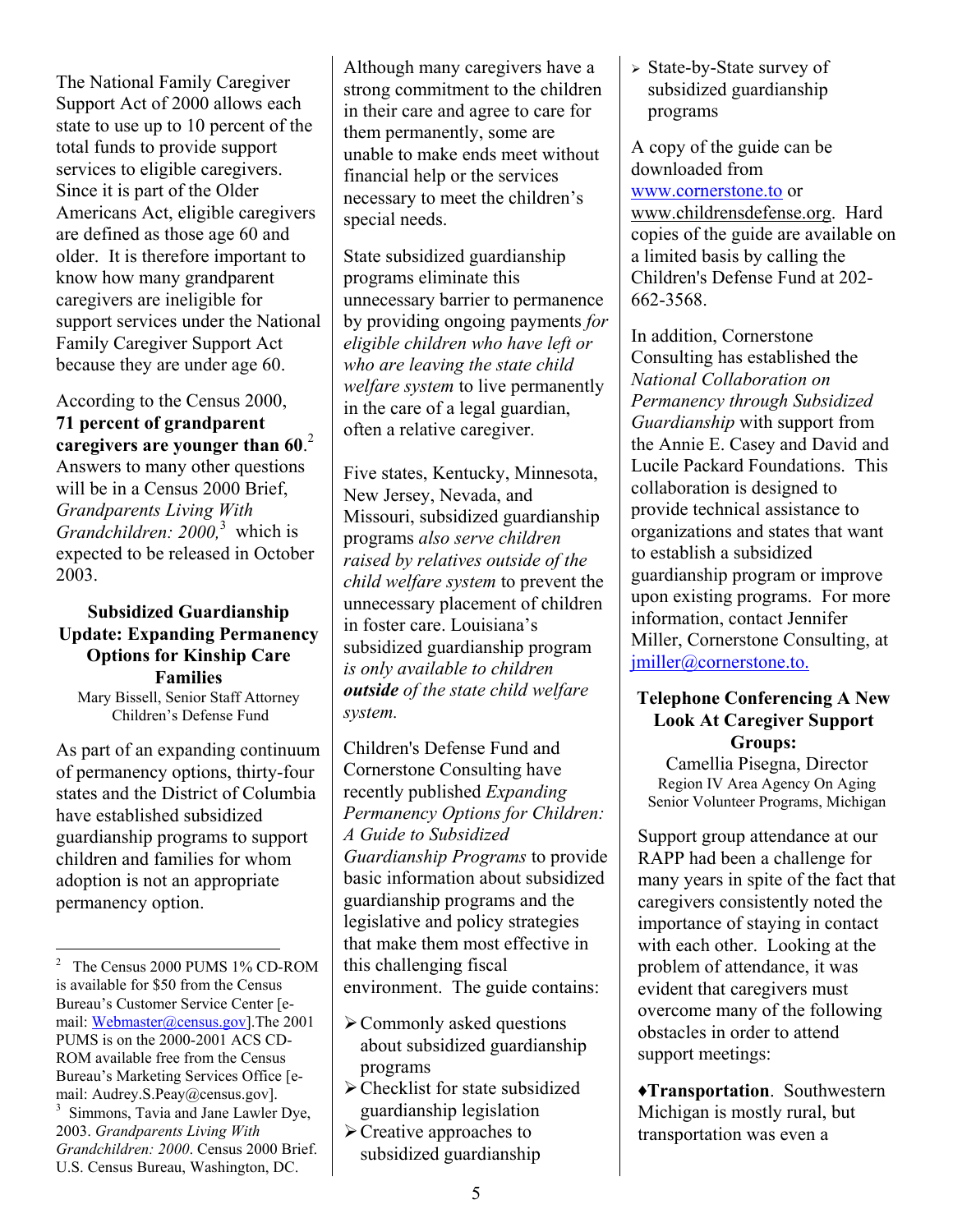hindrance for those living a short distance from meeting sites; Free childcare was offered, but many caregivers found it overwhelming to travel with children, especially those with disabilities. Travel during long Michigan winters can be impossible. Although mileage reimbursement was provided, caregivers in remote areas must often travel long distances to meet at centralized locations. Many caregivers have health problems related to aging, making it difficult to travel. Public transportation remains inadequate or non-existent and many do not own vehicles.

♦**Confidentiality**. A significant number of caregivers are concerned about confidentiality; many still function under the stigma that they are raising their grandchildren because of failure to successfully raise their own children.

♦**Time Constraints**. Caregivers juggle multiple obligations to accommodate children; time constraints play a significant role in preventing support group attendance. In addition, many caregivers work outside of the home.

#### **The "Party Line" Is Born**

In April, 2003, we decided to try something entirely different! Caregivers can now "attend" support meetings without even leaving their homes by joining "The Party Line" via conference call.

When the day and time of the meeting arrives*, an operator calls each home and connects everyone to the group*. Every other month *a professional speaker joins the call*  *to present information* on topics requested by the caregivers. For example, a school social worker recently explained the legal rights of special education students.

*Participants register in advance and receive a reminder postcard* 

*each month*. The new format makes it possible to include an evening support group for those working outside the home and those concerned about being away from home at night. After "meeting" together on the phone for almost a year, caregivers were anxious to put faces to the voices that had become so familiar. Arrangements were made at a centrally located restaurant and everyone agreed to meet for breakfast. It was a spirited, enthusiastic crowd! "The Breakfast Bunch" decided to meet every other month.

Caregiver response to the Party Line has been overwhelmingly positive! The most common concern is not being able to meet each month in person. In addition to The Breakfast Bunch, our program offers quarterly family events involving the children, which provide some degree of personal contact.

In weighing the advantages and disadvantages of the telephone support group, we believe involving more caregivers in regular support is a plus! On-site meetings averaged 3-4 participants -phone support meetings average 10-15 participants. Conference call fees (approximately \$20/person for one hour) are paid for with program funds, but are comparable with mileage reimbursements, staff travel time and travel expenses.

Caregivers adapted quickly to the conference call format, which is reminiscent of the old party line system. Conference call etiquette, such as stating one's name each time before a comment, is reviewed from time to time. Linking caregivers from all three counties contributes to lively discussions and provides a wide variety of perspectives, opinions and experience. Program staff keeps track of the conversation and who's on the call to encourage everyone to share their thoughts if they would like to. The conference format also takes the pressure off those who prefer just to sit back and listen. For some, anonymity creates a safe place for honest and candid expression.

Caregivers with children at home during the calls are encouraged to make special "Quiet Boxes" with small toys, a healthy snack, a short educational video, library books, crayons, etc.

For more information about "The Party Line", call Pat Herrelko or Camellia Pisegna, Region IV Area Agency On Aging Senior Volunteer Programs, 269-983- 7058, or email camelliapisegna@ areaagencyonaging.org.

**The Children Of Alcoholics Foundation (NY): Help for Kinship Caregivers and Professionals Dealing with Parental Substance Abuse**  Kim Sumner-Mayer Kinship Care Outreach Manager

Today, more and more grandparents are stepping in when parents' drug or alcohol use has left them unable to care for their own children. Whether the addicted parent has died, gone into treatment, been arrested, or lost custody of the child, grandparents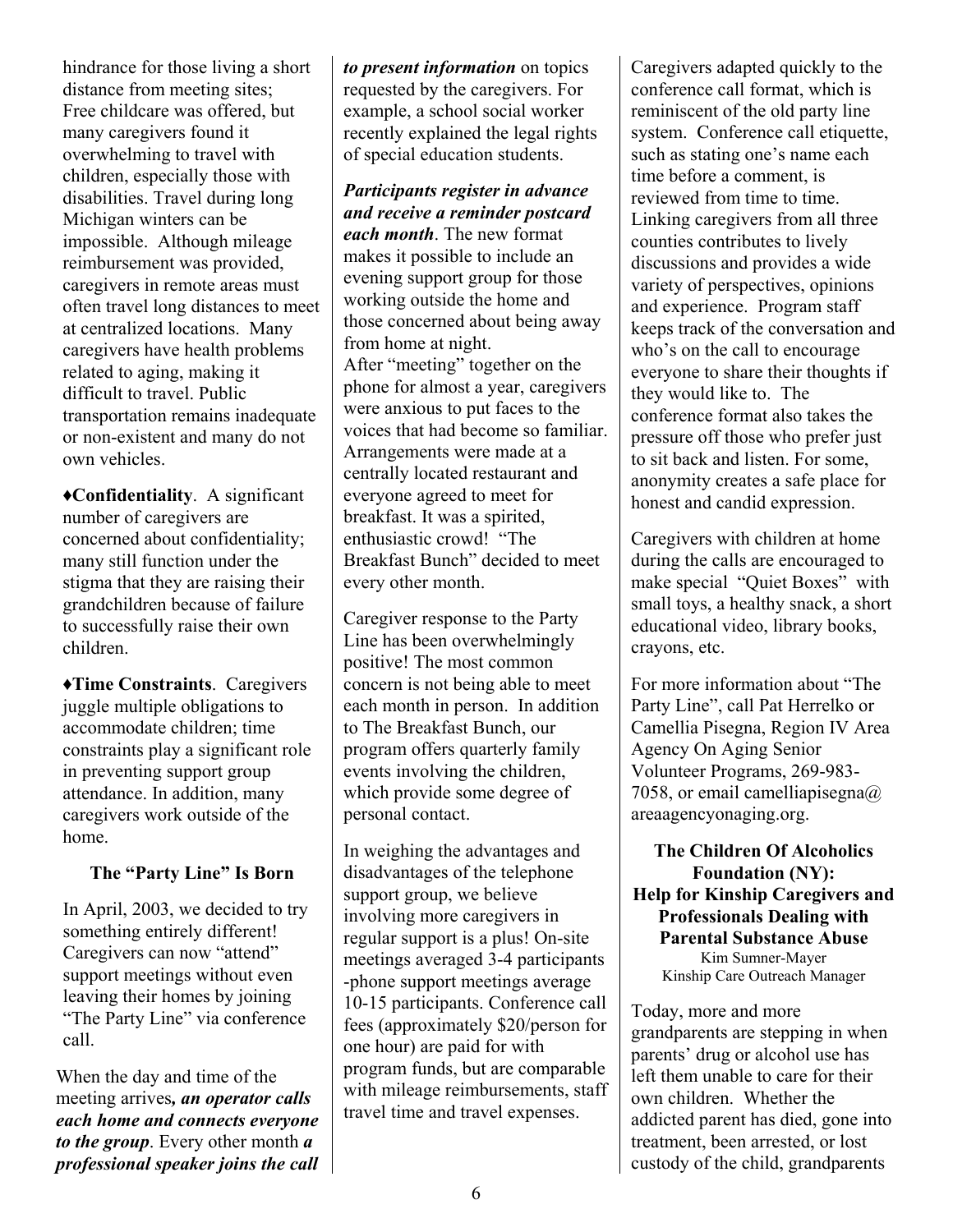and other relatives are faced with a profound lack of information and services that can help the family deal with their new and unexpected living situation. The stigma that exists around drug abuse is enormous. As a result, many caregivers do not tell their friends, neighbors, or even the agencies that can help them about the substance abuse affecting their family. This means that many of these families remain unidentified and lack vital services.

In spring 2001 The Children of Alcoholics Foundation (COAF) launched *The Ties That Bind,* a national education and support program to help the millions of Americans who are caring for relatives' children because of parental alcohol and drug abuse.

*The Ties That Bind* offers fact sheets, a comprehensive handbook, and a website (www.coaf.org) for caregivers, as well as a curriculum for caregiver support group facilitators. In addition, COAF provides training to professionals working with kinship care families, such as government agencies, social workers, childwelfare workers, and supportgroup leaders. These training sessions are designed to educate professionals about the special issues involved in kinship care that directly result from parental substance abuse, as well as tips and strategies for getting the materials into the hands of those in need.

In addition to *The Ties That Bind*, COAF has also been busy with other initiatives to support kinship care families. A new program titled *Building Bridges* is currently being developed that focuses on family reunification issues by

supporting parents in substance abuse recovery and the professionals who work with them with workbooks and curricula addressing parent-child separation, visitation, and reunification planning across treatment and post-treatment timelines.

The COAF website has suggestions, tips and strategies for handling the following topics: "*Talking about alcohol and drugs with kids," "Dealing with the substance abusing parent," "Coping with kid's behavior problems," "Coping with your own feelings,"* and *"Myths and facts about substance abuse."*

To learn more about the handbook, fact sheets, curriculum, or training and consultation services, contact Kim Sumner-Mayer, Kinship Care Outreach Manager at ksumnermayer@phoenixhouse.org, call Kim at (646) 505-2063, or visit COAF's website at www.coaf.org.

#### **Support for Relative Caregivers Caring for Children of Incarcerated Parents**

Marilyn Hammond and Sr. Pat Davis Lutheran Social Services of Illinois

Mom is in prison. The relative is caring for the children, as almost always happens. She comes to your RAPP group. What do you do to make her feel supported and at ease?

First, recognize that this is not an uncommon problem. RAPPs are already providing services to caregivers because of drug abuse, neglect, abandonment and mental illness. Incarceration is not far removed.

Your opening statement, as a RAPP facilitator must constantly and honestly say, "We are here for many reasons…" and then state the variety of reasons that bring you together, always including the most difficult ones. Though you are not likely to be judgmental, the group may find the idea of an adult child in prison repugnant so facilitators must take the lead in letting the caregiver know that they are not failures because their children are imprisoned.

Think of prison time as an opportunity for the adult child to make better choices. Prisons are badly stereotyped in the media as the end of the line but many a daughter in prison has said, "I wasn't arrested, I was rescued." Most imprisoned mothers spend their entire incarceration worrying about their children and parents. Many take classes, are in drug rehabilitation programs, learn new skills, and rethink their life, especially if they have meaningful contact with religion.

Let the grandmother talk about visits to her daughter with the children. Don't treat it like a curiosity -- after all entering prison is very similar to going through airport security. The constant curiosity of well meaning people can be overwhelming to someone who has felt compelled to be secretive as to why she cares for her daughter's children. Having caregivers with parents in prison is a learning opportunity. Read and talk to people who deal kindly with prisoners and find an opportunity to visit a prison or jail yourself. But mostly, focus on the needs of the people involved, the caregiver, the daughter and the children and not the barbed wire or pat down searches. Mothers and kids don't really care where mom is as long as they can keep in touch.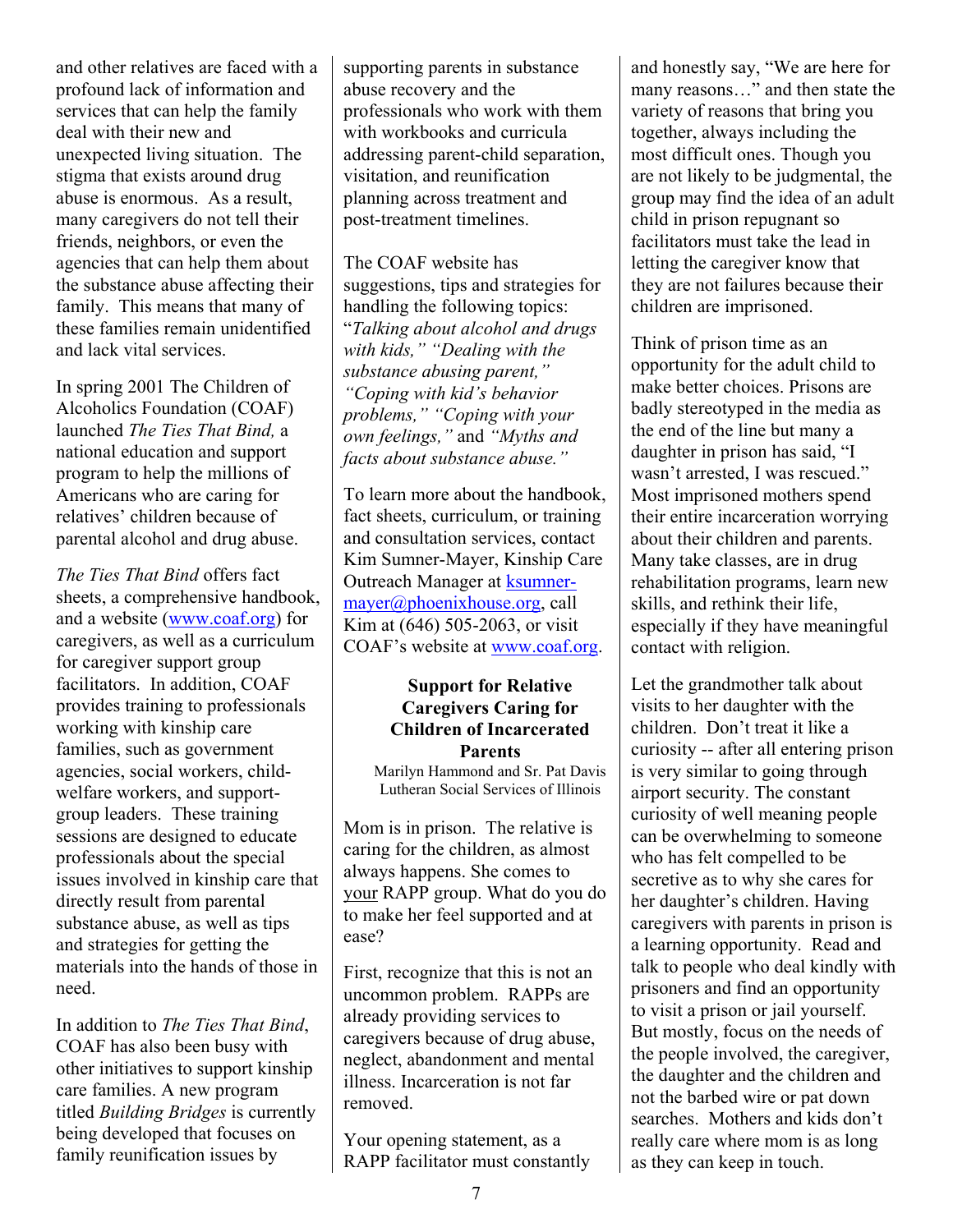Do realize that these relatives, although basically the same, have some challenges different from the rest of your RAPP group:

●calls are always collect and incredibly expensive;

● visits are usually at some distance to prisons in small towns with little public transportation; ●caseworkers often write mom off because she is imprisoned and

push the relative to adopt the children; and ● classmates may taunt the

children if they find out that their mom is in prison.

The above not withstanding, however, the needs of these families are basically the same as others caring for grandchildren: housing, clothing, schooling, counseling for the child, legal needs, and readjustment when mom comes home.

RAPPs can make a critical difference and bring hope and comfort to the caregiver, imprisoned mother and the family as a whole. RAPP allows caregivers to release frustration and get new tools to help them cope. Most importantly, you will assure the caregiver that the children are in good hands.

*Marilyn Hammond runs Lutheran Social Services of Illinois RAPP groups specifically for relatives caring for children of mothers who are prisoners in Illinois. These RAPP programs bring the families to prison and while the children are with the moms the relatives attend a unique RAPP group in the prison. Marilyn is very familiar with the circumstances of these caregivers and would be glad to talk with you about prisons or about your RAPP members caring* 

*for the children of an imprisoned daughter. Call her at (773) 476-1452 or email marilyn.hammond@LSSI.org.* 

**The Grandparent Caregiver Resource Center at Catholic Charities** Santa Clara County, CA Renie Henchy, Program Manager

The number of relative-headed families in California has doubled since the 1990 Census, and nearly 27,000 Santa Clara County children are being raised by their grandparents. The Grandparent Caregiver Resource Center (GCRC) at Catholic Charities is committed to serving this growing population. The GCRC's mission is to strengthen and support grandparent- and other relativeheaded families in Santa Clara County so that they can provide safe and secure homes for the children in their care, regardless of race, religion, or culture. The GCRC is Santa Clara County's only provider of comprehensive support services to kinship families. Over the past four years, the GCRC has collaborated with public agencies and private organizations to implement multiple service programs, all of which were designed *by relative caregivers* to address their most essential needs.

Services offered by the Center include:

♦Comprehensive case management;

- ♦health assessments and plans;
- ♦ support groups;
- ♦ a "Warmline;"
- ♦recreational events;
- ♦ respite care;
- ♦a resource library;
- ♦educational seminars; and

♦extensive assistance with the legal guardianship process.

Relative caregivers who receive proper emotional support and access to needed services, information, and resources are better prepared to keep their families intact and keep their children out of the overloaded foster care system. On average, 99.7% of the families served by the GCRC remain intact, which enables siblings to stay together and allows children to be raised in their families' specific linguistic and cultural environments. All GCRC services are consumer driven, which is important to the program's sponsors and potential funders. Grandparent caregivers have been involved in the development of the program since Catholic Charities held its first kinship care conference in 1992. 80% of the GCRC's staff are or have been relative caregivers; their personal experience with the issues involved in kinship care enables them to identify needs and provide services from the perspective of those who have "been there."

GCRC's services are designed to meet the highest priority needs identified by relative caregivers and their families. Staff relies on relative caregivers to articulate their needs and those of their children. Caregivers themselves evaluate services regularly and services are modified based on their feedback. This consumerbased model of service design has allowed the GCRC to build and sustain a diverse funding base, which includes support from the Brookdale Foundation, Catholic Charities, the County of Santa Clara, the City of San Jose, the Farrington Trust, the Nelson Fund, the SUCCESS Partnership, the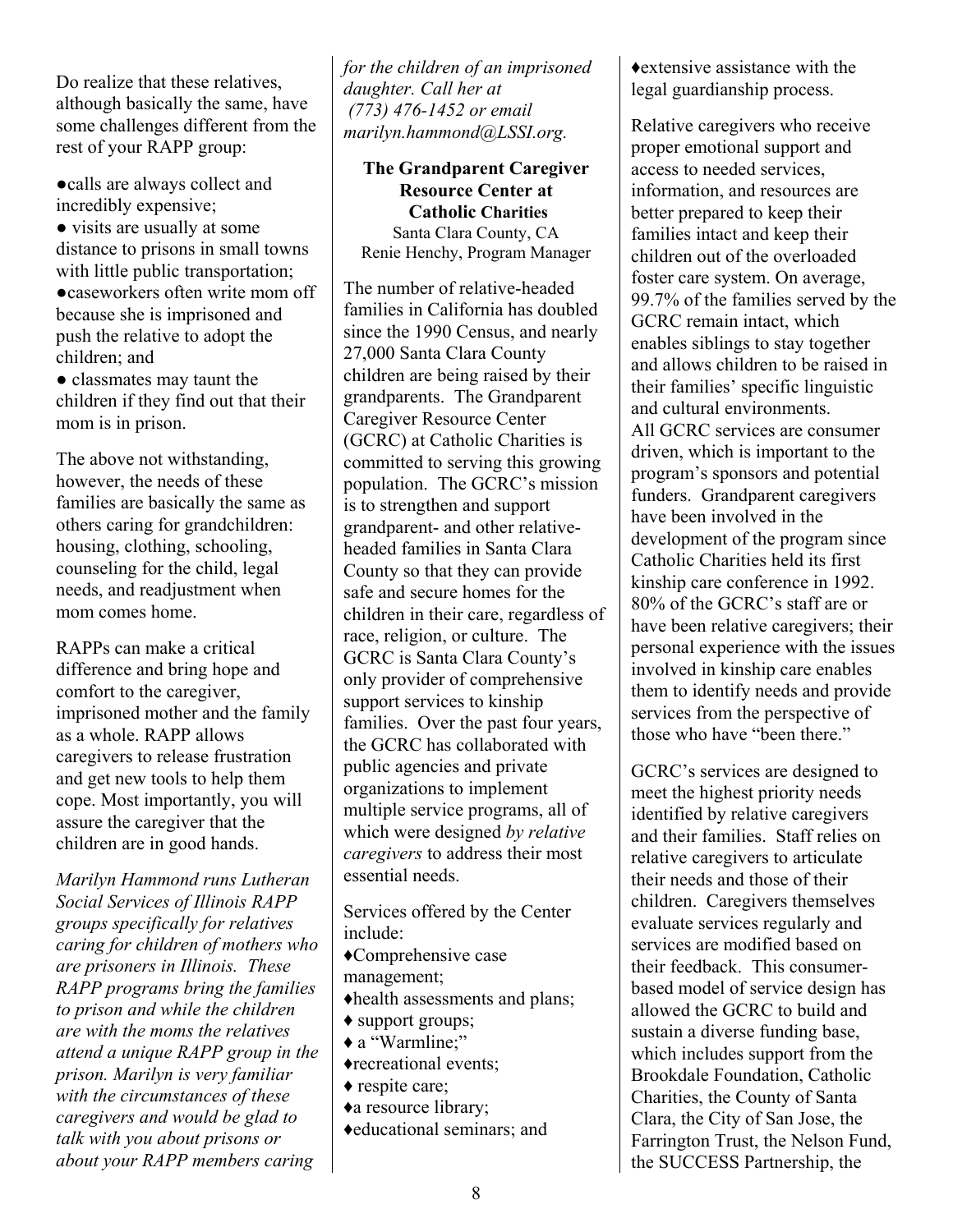United Way, and, most recently, the David and Lucile Packard Foundation. The GCRC is also a proud grantee of National Family Caregiver Support Program funds, having received a four-year renewable grant from the Council on Aging of Santa Clara County  $(CoA)$ .

For more information on the Grandparent Caregiver Resource Center of Catholic Charities, please visit their recently updated website: www.ccsj.org/users/gcrc/ or contact Renie Henchy, Program Manger, (408) 325-5194 or by email: rhenchy@ccsj.org.

#### **Happy Anniversary to AARP's Grandparent Information Center!**

The AARP Grandparent Information Center (AARP GIC), originally funded by a grant from the Brookdale Foundation and now supported by AARP, will celebrate 10 years of providing service to grandparents with the release of a new research report,

*"Lean on Me: Support and Minority Outreach for Grandparents Raising Grandchildren."* 

RAPPs are already aware of the valuable collaborative opportunities that are available with AARP state or local chapters. AARP offices at the state and local level are involved in various grandparent activities. Some offices focus broadly on fun events celebrating the grandparentgrandchild relationship while others work specifically on issues confronted by grandparents raising grandchildren and collaborate on local and state conferences or Grandparent Forums. Wherever you are located, find your AARP

State and local offices and explore a relationship with them.

The AARP GIC has a database of support groups from all across the United States. New groups can register by requesting a Support Group Survey. To do so, email the GIC at  $\text{gic}(\hat{\omega})$  aarp.org., or call Brian Williams, (202) 434-3993.

AARP GIC offers information and referral, publications, a free quarterly newsletter for grandparents and research and advocacy at the federal and state levels through 53 AARP state offices including the District of Columbia, Puerto Rico and the Virgin Islands.

#### **POTENTIAL FUNDING SOURCES**

The following is a list of funding sources that can be used to provide services to caregivers. The list is from the Funding Brainstorming Session held during our recent RAPP National Orientation and Training Conference in Kansas City, MO:

Sources of financial and in-kind support:

**I. PUBLIC RESOURCES -** Grantmaking organizations

### *FEDERAL*

- Older Americans Act
- National Family Caregiver Support Program (NFCSP) – contact Area Agencies on Aging or State Office on Aging
- Supportive Program Funds (Title IIIB)
- Nutrition Programs (Title) IIIC)
- Senior Aides (Title V)
- Urban Mass Transit Administration (UMTA)
- Medicaid Home and Community Waivers (Section 2176)
- U.S. Department of Agriculture (USDA)
- SAMHSA (Substance Abuse and Mental Health Services Administration) Mental Health, Drug Addiction
- Social Services Block **Grants**
- Veterans Administration
- Administration For Children Youth and Families
- Department of Children's Services
- Department of Health and Human Services' Center for Mental Health Services (CMHS)

#### *STATE*

- State Programs for Respite Care and Day Care
- State Offices on Aging
- Departments of Human Services/Social Services
- Departments of Health and Mental Health
- Voucher or Subsidy Programs
- Discretionary Grants from Elected Officials
- State Funded Programs
- Criminal Justice System
- State Transportation Programs
- State Universities Student Volunteers, Leaders/Volunteers for children's activities

#### *LOCAL*

- Area Agencies on Aging  $(AAA's)$
- City/County Resources
- Adult Education Programs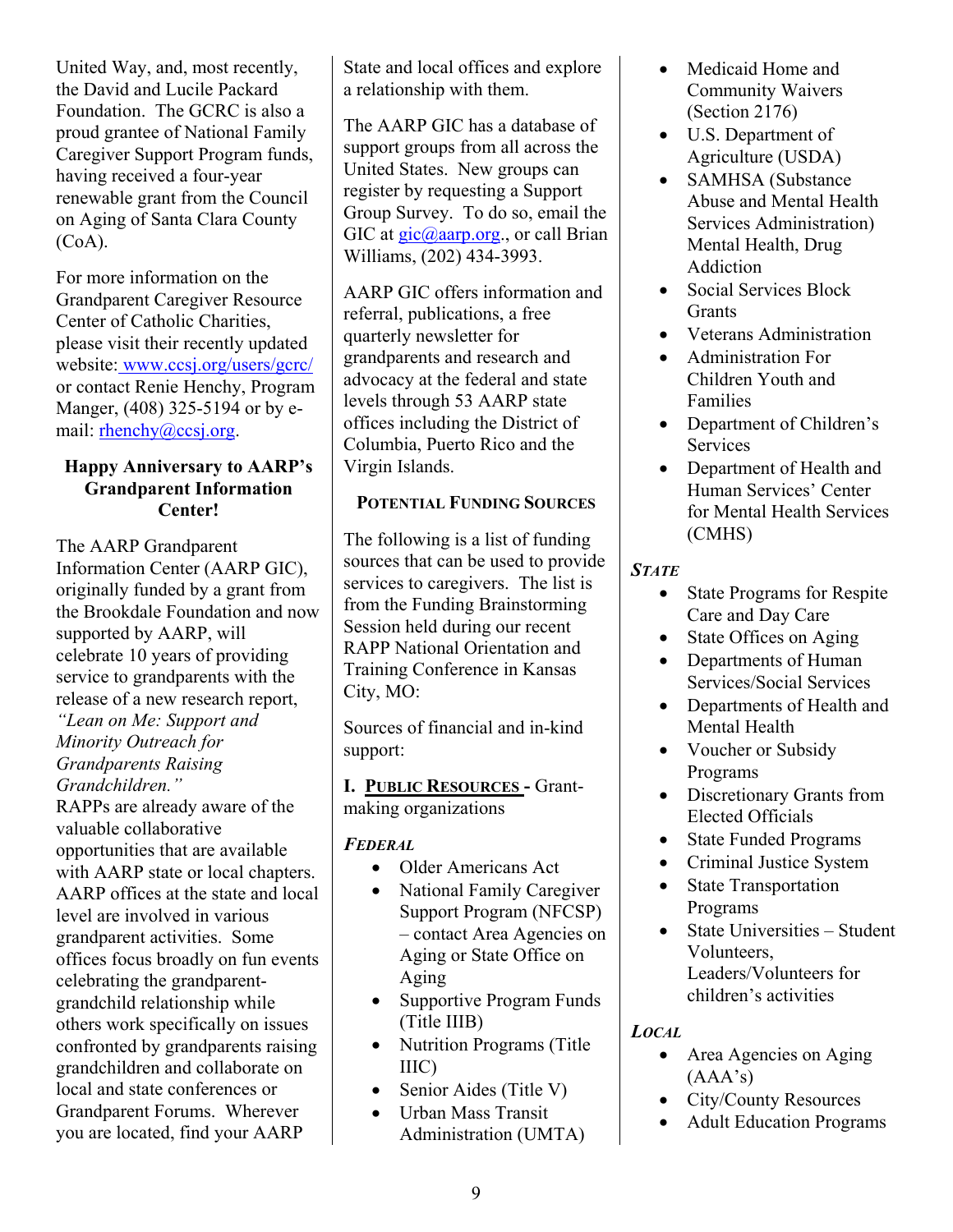- Senior Centers and Local Senior Services Providers
- County Recreation Departments
- Discretionary Grants from Elected Officials
- Local Health, Mental Health and Social Service **Departments**
- Community Development Block Grants
- Universities and Colleges students as interns
- Cooperative Extension **Services**

#### **II. PRIVATE AND VOLUNTARY SECTOR RESOURCES**

- United Way
- Private Foundations
- Local Community Chest and Foundations
- Corporations Corporate Giving Departments, Local Branch Grants
- Local Businesses
- Churches/Synagogues Auxiliary Groups
- Memorials/Trusts
- Service/Civic Organizations (Kiwanis, Junior League, Rotary, Mason, etc.)
- Federations
- Women's Clubs
- Big Brother, Big Sister
- Sororities/Fraternities
- Professional Organizations/Associations
- Hospitals and their Auxiliaries
- Programs Endorsed by Local Officials and Prominent Citizens
- Labor Unions
- Trade Associations
- Contributions by Employees of Local **Businesses**
- Retirees Association
- Family Members and Individual Donors
- AARP Chapters
- Senior Centers
- Banks and Utility Companies
- Pharmacies and other stores/places/vendors where seniors shop
- Participant Fees for programs and / or transportation, meals, program registration
- Advisory Council Members
- National/Local Organizations Serving Special Population Groups
- Academic and Technical Colleges
- YM/YWCA
- Medical Centers
- Volunteers
- Local TV Stations
- Local Sports Organizations
- Headstart Programs
- Media (newspaper, radio, cable TV, public access)
- **III. SPONSOR-PROVIDED FINANCIAL AND IN- KIND SUPPORT**
	- Program Site
	- Staff Services Accounting/Payroll Services (including cash flow assistance)
	- Insurance Coverage
	- Office Support
	- Transportation
	- Training
	- Rent/Utilities
	- Telephone
	- Postage
	- Program and Office Supplies
	- Meals
	- Public Relations
	- Counseling
- Case Management
- Client Assessment
- Outreach
- Publications
- Print/Photocopying
- Recognition Activities
- Local Fund Raising Events & Activities
- Janitorial Services/Upkeep/Repairs
- Volunteer Recruitment
- Administrative and Program Staff Time
- Expertise/Technical Assistance by Staff Specialists
- Public Education Seminars and training

**IV. ORGANIZATIONS AND PROGRAMS THAT CAN PROVIDE GUIDANCE, SUPPORTIVE SERVICES AND IN-KIND ASSISTANCE**

- Local Hospitals
- Libraries
- Senior Companions
- Foster Grandparents
- Retired Senior Volunteer Programs (RSVP)
- Title V Senior Aides
- Extension Services
- Academic Institutions & Students from their special programs
- Bar Associations
- Legal Services Programs
- Large Chain Stores Walmart, Target, Disney, Hallmark
- Family Service Agencies

#### **V. SUPPORT FROM COMMUNITY ORGANIZATIONS IN THE PUBLIC, PRIVATE AND VOLUNTARY SECTORS**

- AARP
- Utilities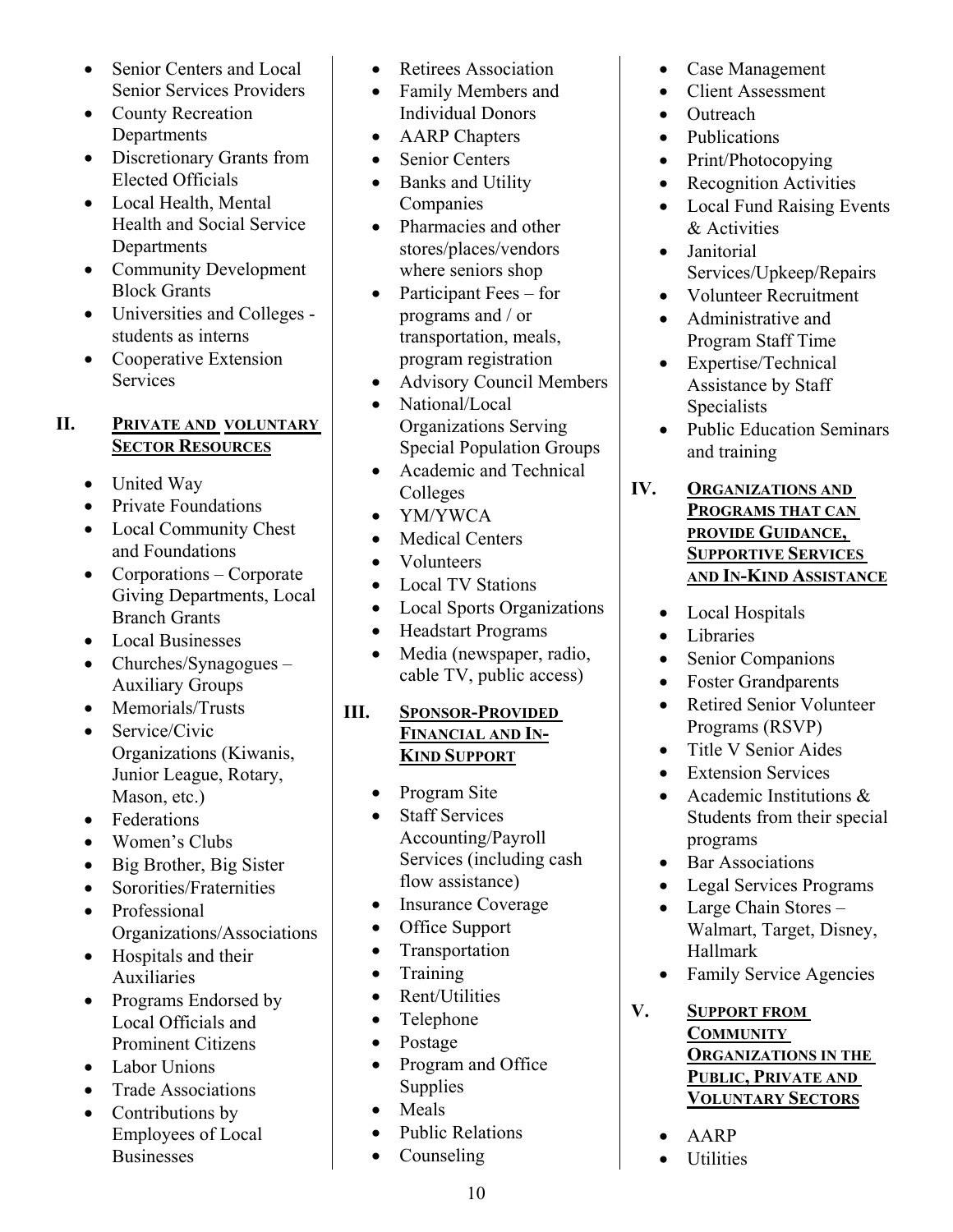- Community Education Programs
- Furniture & Equipment
- Refreshments/Meals
- Transportation
- Crafts & Program Supplies
- Assistance with Outreach & Recruitment
- Client Assessments
- Client Advocacy
- Support Group Leadership
- Individual Caregiver Counseling
- Legal/Financial Planning & Counseling
- Printing & Publication of Informational Materials
- Training of Volunteers and **Staff**
- **Student Field Placements** (from social work, nursing, public health, adult education, law schools)
- Scholarships for Low-Income Families

#### **Tips for Effective Collaborations**

RAPPs are encouraged to collaborate with community resources to augment the services provided to relative caregivers. Effective community collaborations can result in many benefits.

Partnerships and collaborations with community programs, like the YMCA/YWCA and the Boys and Girls Clubs have resulted in much needed respite for RAPP participants. Here are some tips from Denyse Variano of Cornell Cooperative Extension in Orange County, New York:

#### **Initiating Collaborations**

It must be acknowledged that collaboration is different from cooperation. A new "product" is formed through collaborative

efforts. In addition, territoriality and individual agendas must be left behind for collaborations to be effective.

#### **Recommended Partners**

Every community has a wealth of resources! Partners can be sought from both the public and private sectors, including from those places providing services to adults, the elderly and youth.

Cooperative Extension Services are a valuable resource in every community throughout the nation. Each State Extension Service is associated with a University and a list of State Extension Offices are available at each site.

In addition to Extension Offices, collaborators can include: The Office for the Aging, local youth bureaus; Junior League; Child Care Council; community Colleges; Disabilities Councils; Dispute Resolution Centers; United Way; BOCES – Board of Cooperative Education Services; and Community Health Centers.

### **Benefits of Collaboration**

Collaborators can provide funding and even in-kind staff time which can be used for a number of things including the development and printing of materials. Support groups can also be operated by professional partners from schools or local health centers that volunteer their time. Collaborators can also help cover publicity, childcare and assist with resource materials.

Finally, always remember to include your partners whenever possible in publicity and provide many opportunities to praise their work.

#### **Generation United's National Center on Grandparents and Other Relatives Raising Children**

Here are some highlights from Generation United's (GU) National Center on Grandparents and Other Relatives Raising Children which was created with a grant awarded by the US Department of Health and Human Services, Administration on Aging (AoA), as part of the National Family Caregiver Support Program (NFCSP):

♦A survey of Area Agencies on Aging (AAAs) , Native American Tribes and primary health care centers was conducted to assess how NFCSP funds have been utilized to serve grandparent caregivers across the country. Initial data confirms the need for continued training of interested service providers;

♦The expansion of the National Network of Expert Trainers (NNET), a network of experts that provide training, resources and expert assistance to the aging network and other community service providers that work with caregivers, to include individuals experienced in the issues of kinship care from all over the country, in a variety of topic areas. The NNET has delivered trainings around the country and is available to organizations and communities to provide training, upon request;

♦Quarterly online Expert Chats on kinship care issues hosted by members of the NNET;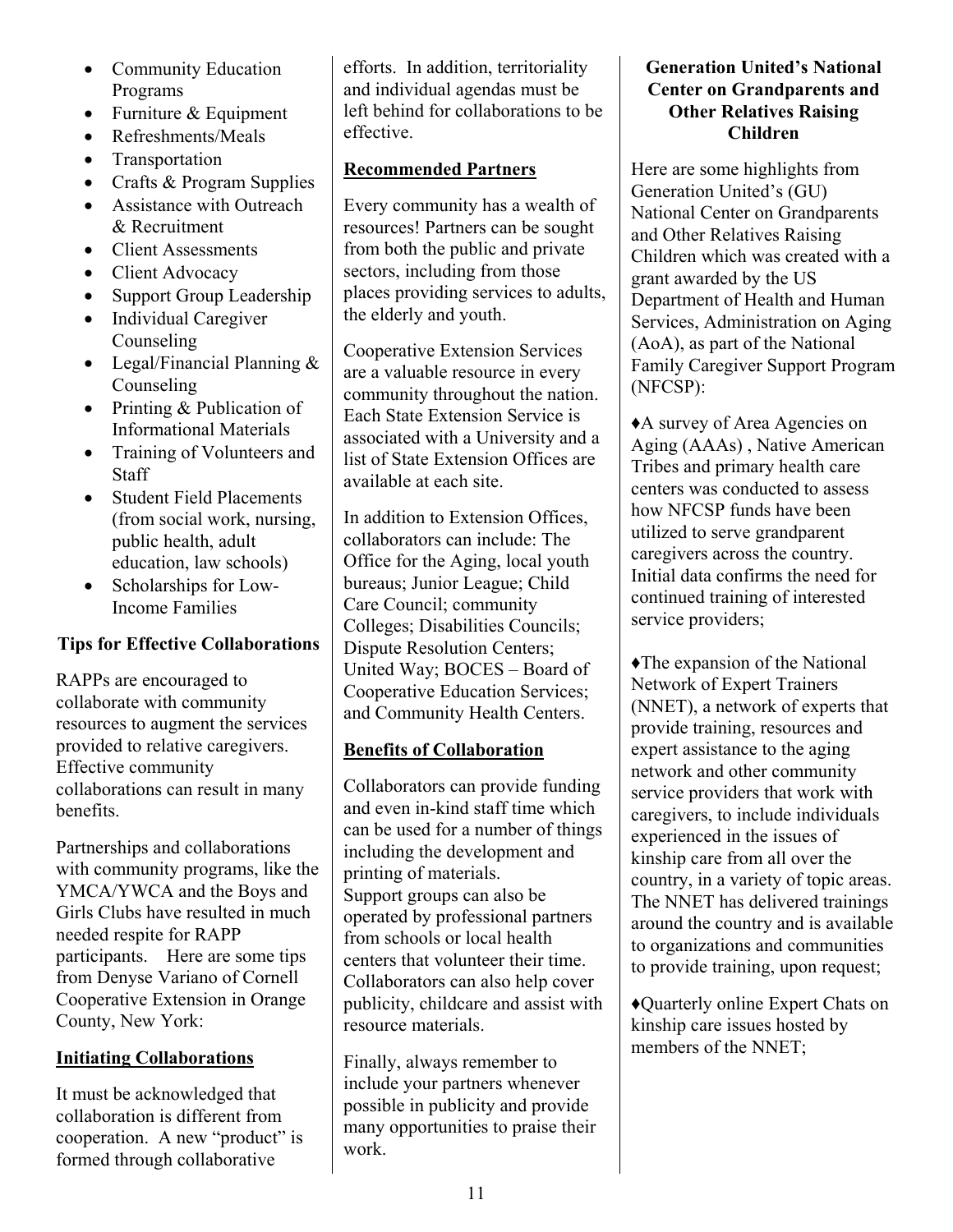| ◆ A growing library of resource<br>the primary goal is to provide<br>Interviews were conducted with<br>affordable housing for independent<br>materials and information,<br>resident grandparents and with<br>grandparent caregiver families or a<br>including fact sheets and technical<br>agencies and organizations<br>assistance tools;<br>supportive<br>The Brookdale Relatives as Parents Program (RAPP) State Websites<br>and<br>program that<br>Alabama A& M University-Cooperative Extension-www.aces.edu<br>expects<br>Arizona DES, Aging & Adult Administration-www.de.state.az.us<br>$\triangle$ Technical<br>participation by<br>Connecticut DSS, Elderly Services Division- www.dss.state.ct.us<br>assistance in<br>families in<br>Delaware DHSS, Div. of Services for Aging-www.state.de.us/dhss/index.html<br>response to<br>Florida Kinship Ctr, Univ. of South Florida School of Social Work-www.flkin.org<br>support programs<br>hundreds of phone,<br>Idaho Commission on Aging-www.IdahoAging.com<br>and services<br>Illinois Department on Aging-www.state.il.us/aging<br>email and written<br>available on-site;<br>Indiana FSSA, Div. of Dis., Aging and Rehab. Svcs.: www.state.in.us/fssa/<br>requests for<br>Iowa Department of Elder Affairs- www.state.ia.us/elderaffairs/<br>information.<br>Kansas Department on Aging-www.agingkansas.org<br>◆ Policies and<br>Kentucky Office of Aging Services-www.chs.state.ky.us/aging<br>procedures<br>Maryland DHS, Social Services Administration- www.dhr.state.md.us<br>For more<br>should be well<br>Massachusetts Executive Office of Elder Affairs-www.state.ma.us<br>information on<br>Michigan Office of Services to the Aging-www.michigan.gov<br>articulated and in<br>GU's National<br>Minnesota Board on Aging-www.mkca.org<br>place before |
|------------------------------------------------------------------------------------------------------------------------------------------------------------------------------------------------------------------------------------------------------------------------------------------------------------------------------------------------------------------------------------------------------------------------------------------------------------------------------------------------------------------------------------------------------------------------------------------------------------------------------------------------------------------------------------------------------------------------------------------------------------------------------------------------------------------------------------------------------------------------------------------------------------------------------------------------------------------------------------------------------------------------------------------------------------------------------------------------------------------------------------------------------------------------------------------------------------------------------------------------------------------------------------------------------------------------------------------------------------------------------------------------------------------------------------------------------------------------------------------------------------------------------------------------------------------------------------------------------------------------------------------------------------------------------------------------------------------------------------------------------------------------------------------------------------------------------|
|                                                                                                                                                                                                                                                                                                                                                                                                                                                                                                                                                                                                                                                                                                                                                                                                                                                                                                                                                                                                                                                                                                                                                                                                                                                                                                                                                                                                                                                                                                                                                                                                                                                                                                                                                                                                                              |
|                                                                                                                                                                                                                                                                                                                                                                                                                                                                                                                                                                                                                                                                                                                                                                                                                                                                                                                                                                                                                                                                                                                                                                                                                                                                                                                                                                                                                                                                                                                                                                                                                                                                                                                                                                                                                              |
|                                                                                                                                                                                                                                                                                                                                                                                                                                                                                                                                                                                                                                                                                                                                                                                                                                                                                                                                                                                                                                                                                                                                                                                                                                                                                                                                                                                                                                                                                                                                                                                                                                                                                                                                                                                                                              |
|                                                                                                                                                                                                                                                                                                                                                                                                                                                                                                                                                                                                                                                                                                                                                                                                                                                                                                                                                                                                                                                                                                                                                                                                                                                                                                                                                                                                                                                                                                                                                                                                                                                                                                                                                                                                                              |
|                                                                                                                                                                                                                                                                                                                                                                                                                                                                                                                                                                                                                                                                                                                                                                                                                                                                                                                                                                                                                                                                                                                                                                                                                                                                                                                                                                                                                                                                                                                                                                                                                                                                                                                                                                                                                              |
|                                                                                                                                                                                                                                                                                                                                                                                                                                                                                                                                                                                                                                                                                                                                                                                                                                                                                                                                                                                                                                                                                                                                                                                                                                                                                                                                                                                                                                                                                                                                                                                                                                                                                                                                                                                                                              |
|                                                                                                                                                                                                                                                                                                                                                                                                                                                                                                                                                                                                                                                                                                                                                                                                                                                                                                                                                                                                                                                                                                                                                                                                                                                                                                                                                                                                                                                                                                                                                                                                                                                                                                                                                                                                                              |
|                                                                                                                                                                                                                                                                                                                                                                                                                                                                                                                                                                                                                                                                                                                                                                                                                                                                                                                                                                                                                                                                                                                                                                                                                                                                                                                                                                                                                                                                                                                                                                                                                                                                                                                                                                                                                              |
|                                                                                                                                                                                                                                                                                                                                                                                                                                                                                                                                                                                                                                                                                                                                                                                                                                                                                                                                                                                                                                                                                                                                                                                                                                                                                                                                                                                                                                                                                                                                                                                                                                                                                                                                                                                                                              |
|                                                                                                                                                                                                                                                                                                                                                                                                                                                                                                                                                                                                                                                                                                                                                                                                                                                                                                                                                                                                                                                                                                                                                                                                                                                                                                                                                                                                                                                                                                                                                                                                                                                                                                                                                                                                                              |
|                                                                                                                                                                                                                                                                                                                                                                                                                                                                                                                                                                                                                                                                                                                                                                                                                                                                                                                                                                                                                                                                                                                                                                                                                                                                                                                                                                                                                                                                                                                                                                                                                                                                                                                                                                                                                              |
|                                                                                                                                                                                                                                                                                                                                                                                                                                                                                                                                                                                                                                                                                                                                                                                                                                                                                                                                                                                                                                                                                                                                                                                                                                                                                                                                                                                                                                                                                                                                                                                                                                                                                                                                                                                                                              |
|                                                                                                                                                                                                                                                                                                                                                                                                                                                                                                                                                                                                                                                                                                                                                                                                                                                                                                                                                                                                                                                                                                                                                                                                                                                                                                                                                                                                                                                                                                                                                                                                                                                                                                                                                                                                                              |
|                                                                                                                                                                                                                                                                                                                                                                                                                                                                                                                                                                                                                                                                                                                                                                                                                                                                                                                                                                                                                                                                                                                                                                                                                                                                                                                                                                                                                                                                                                                                                                                                                                                                                                                                                                                                                              |
|                                                                                                                                                                                                                                                                                                                                                                                                                                                                                                                                                                                                                                                                                                                                                                                                                                                                                                                                                                                                                                                                                                                                                                                                                                                                                                                                                                                                                                                                                                                                                                                                                                                                                                                                                                                                                              |
|                                                                                                                                                                                                                                                                                                                                                                                                                                                                                                                                                                                                                                                                                                                                                                                                                                                                                                                                                                                                                                                                                                                                                                                                                                                                                                                                                                                                                                                                                                                                                                                                                                                                                                                                                                                                                              |
|                                                                                                                                                                                                                                                                                                                                                                                                                                                                                                                                                                                                                                                                                                                                                                                                                                                                                                                                                                                                                                                                                                                                                                                                                                                                                                                                                                                                                                                                                                                                                                                                                                                                                                                                                                                                                              |
|                                                                                                                                                                                                                                                                                                                                                                                                                                                                                                                                                                                                                                                                                                                                                                                                                                                                                                                                                                                                                                                                                                                                                                                                                                                                                                                                                                                                                                                                                                                                                                                                                                                                                                                                                                                                                              |
| University of Missouri - Outreach & Ext. Service-http://www.outreach.missouri.edu/<br>Center on                                                                                                                                                                                                                                                                                                                                                                                                                                                                                                                                                                                                                                                                                                                                                                                                                                                                                                                                                                                                                                                                                                                                                                                                                                                                                                                                                                                                                                                                                                                                                                                                                                                                                                                              |
| opening the<br>Montana State University Extension Service-www.montana.edu<br>Grandparents and                                                                                                                                                                                                                                                                                                                                                                                                                                                                                                                                                                                                                                                                                                                                                                                                                                                                                                                                                                                                                                                                                                                                                                                                                                                                                                                                                                                                                                                                                                                                                                                                                                                                                                                                |
| Nebraska Health & Human Services System - NRAP- www.hhs.state.ne.us/<br>housing. These<br><b>Other Relatives</b>                                                                                                                                                                                                                                                                                                                                                                                                                                                                                                                                                                                                                                                                                                                                                                                                                                                                                                                                                                                                                                                                                                                                                                                                                                                                                                                                                                                                                                                                                                                                                                                                                                                                                                             |
| NJ Dept. of Human Svcs., Kinship Navigator Program- www.state.nj.us/humanservices<br>policies should<br>Raising Children,<br>New York State Office for the Aging-www.aging.state.ny.us/findhelp/lofa.htm                                                                                                                                                                                                                                                                                                                                                                                                                                                                                                                                                                                                                                                                                                                                                                                                                                                                                                                                                                                                                                                                                                                                                                                                                                                                                                                                                                                                                                                                                                                                                                                                                     |
| address tenant<br>North Carolina DHHS, Division of Aging-www.dhhs.state.nc.us/aging<br>visit their website                                                                                                                                                                                                                                                                                                                                                                                                                                                                                                                                                                                                                                                                                                                                                                                                                                                                                                                                                                                                                                                                                                                                                                                                                                                                                                                                                                                                                                                                                                                                                                                                                                                                                                                   |
| Ohio Department of Aging-www.goldenbuckeye.com<br>screening,                                                                                                                                                                                                                                                                                                                                                                                                                                                                                                                                                                                                                                                                                                                                                                                                                                                                                                                                                                                                                                                                                                                                                                                                                                                                                                                                                                                                                                                                                                                                                                                                                                                                                                                                                                 |
| at www.gu.org. See<br>Oklahoma DHS, Aging Services Division- www.okdhs.org<br>residency                                                                                                                                                                                                                                                                                                                                                                                                                                                                                                                                                                                                                                                                                                                                                                                                                                                                                                                                                                                                                                                                                                                                                                                                                                                                                                                                                                                                                                                                                                                                                                                                                                                                                                                                      |
| information about<br>Oregon State University - Extension Service- www.osu.orst.edu/dept/ehe                                                                                                                                                                                                                                                                                                                                                                                                                                                                                                                                                                                                                                                                                                                                                                                                                                                                                                                                                                                                                                                                                                                                                                                                                                                                                                                                                                                                                                                                                                                                                                                                                                                                                                                                  |
| regulations,<br>Pennsylvania Department of Aging-www.aging.state.pa.us<br>GU's Fact Sheets                                                                                                                                                                                                                                                                                                                                                                                                                                                                                                                                                                                                                                                                                                                                                                                                                                                                                                                                                                                                                                                                                                                                                                                                                                                                                                                                                                                                                                                                                                                                                                                                                                                                                                                                   |
| Rhode Island Department of Elderly Affairs-www.dea.state.ri.us<br>procedures for<br>in the Resource<br>S. Carolina DHHS, Bureau of Senior Services- www.dhhs.state.sc.us/Default.htm                                                                                                                                                                                                                                                                                                                                                                                                                                                                                                                                                                                                                                                                                                                                                                                                                                                                                                                                                                                                                                                                                                                                                                                                                                                                                                                                                                                                                                                                                                                                                                                                                                         |
| non-compliance,<br>Section of this<br>Tennessee Department of Children's Services- www.state.tn.us/youth/                                                                                                                                                                                                                                                                                                                                                                                                                                                                                                                                                                                                                                                                                                                                                                                                                                                                                                                                                                                                                                                                                                                                                                                                                                                                                                                                                                                                                                                                                                                                                                                                                                                                                                                    |
| contingency<br>Reporter.<br>Texas Department on Aging-www.tdoa.state.tx.us                                                                                                                                                                                                                                                                                                                                                                                                                                                                                                                                                                                                                                                                                                                                                                                                                                                                                                                                                                                                                                                                                                                                                                                                                                                                                                                                                                                                                                                                                                                                                                                                                                                                                                                                                   |
| plans for<br>Virginia Department for the Aging-www.aging.state.va.us/                                                                                                                                                                                                                                                                                                                                                                                                                                                                                                                                                                                                                                                                                                                                                                                                                                                                                                                                                                                                                                                                                                                                                                                                                                                                                                                                                                                                                                                                                                                                                                                                                                                                                                                                                        |
| Washington DSHS, Aging and Disability Services Admin. - www.wa.gov/dshs/<br><b>Boston's</b><br>unforeseen                                                                                                                                                                                                                                                                                                                                                                                                                                                                                                                                                                                                                                                                                                                                                                                                                                                                                                                                                                                                                                                                                                                                                                                                                                                                                                                                                                                                                                                                                                                                                                                                                                                                                                                    |
| West Virginia DHHR, Office of Social Services- www.wvdhhr.org/<br><b>GrandFamilies</b><br>emergencies and                                                                                                                                                                                                                                                                                                                                                                                                                                                                                                                                                                                                                                                                                                                                                                                                                                                                                                                                                                                                                                                                                                                                                                                                                                                                                                                                                                                                                                                                                                                                                                                                                                                                                                                    |
| Wisconsin University Extension-www.uwex.edu/ces/flp/grgp/suplist.html<br><b>House: An</b><br>transition plans<br>Wyoming Department of Family Services- http://dfsweb.state.wy.us/                                                                                                                                                                                                                                                                                                                                                                                                                                                                                                                                                                                                                                                                                                                                                                                                                                                                                                                                                                                                                                                                                                                                                                                                                                                                                                                                                                                                                                                                                                                                                                                                                                           |
| Evaluation,<br>for grandchildren                                                                                                                                                                                                                                                                                                                                                                                                                                                                                                                                                                                                                                                                                                                                                                                                                                                                                                                                                                                                                                                                                                                                                                                                                                                                                                                                                                                                                                                                                                                                                                                                                                                                                                                                                                                             |
| involved with the GrandFamilies<br><b>Findings and Recommendations</b><br>aging out of the program or                                                                                                                                                                                                                                                                                                                                                                                                                                                                                                                                                                                                                                                                                                                                                                                                                                                                                                                                                                                                                                                                                                                                                                                                                                                                                                                                                                                                                                                                                                                                                                                                                                                                                                                        |

The Gerontology Institute at the University of Massachusetts Boston announces the release of its recent evaluation report on GrandFamilies House funded by Boston Aging Concerns – Young and Old United (BAC-YOU) through support from the Boston Foundation : "Growing Pains and Challenges" GrandFamilies House Four-Year Follow-Up Evaluation.

This report presents the findings of a follow-up evaluation, conducted by the Gerontology Institute during the summer, 2002.

involved with the GrandFamilies House development, front-line staff and administrators from social service agencies. Interviews were conducted and insights into the teenage experience at GFH were gleaned from a focus group conducted with resident adolescents. The following are some of the recommendations based on the report's findings:

♦Developers must clearly state the goals of the program – who the program will serve – and the balance between providing lowcost housing and comprehensive supportive housing. A decision must also be made as to whether

aging out of the program or caregivers aging in place.

The report, in pdf format, can be downloaded from the Institute website:

http://www.geront.umb.edu/current.htm. For questions or further information, please contact the authors, Alison Gottlieb and Nina Silverstein may be contacted at: Alison.gottlieb@umb.edu or nina.silverstein@umb.edu at UMass Boston, or Stephanie Chacker, schacker@bacyou.org at BAC-YOU.

#### **Conference Alerts!**

Generation United's International Conference, *Uniting Generations*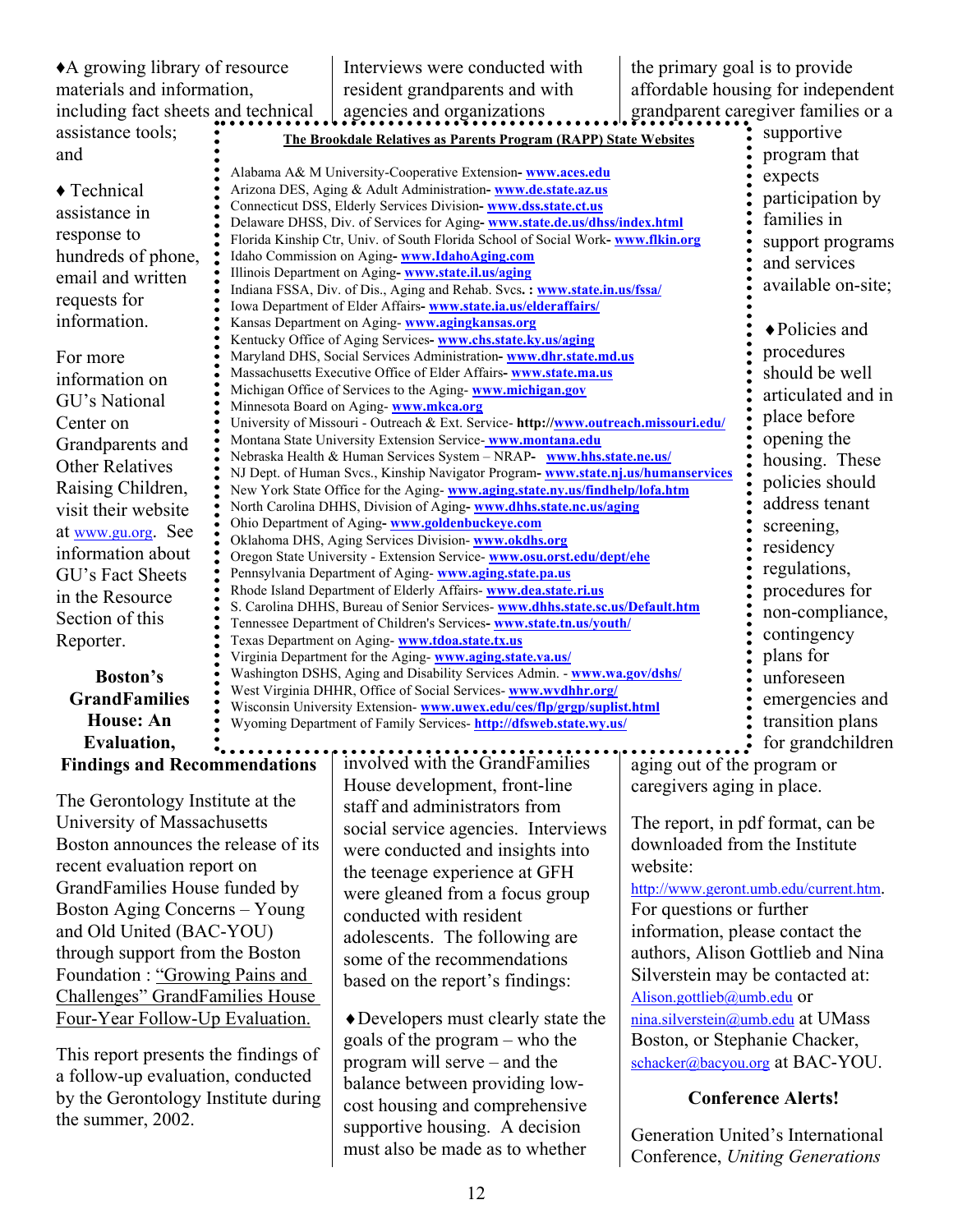*to Build a Better World,* October 15-18, 2003 at the Hilton Hotel, Old Town Alexandria, VA. For more information, visit GU's website: www.gu.org or call (202) 638-1263.

*Wednesday's in Washington Grandrally for Grandparents and Other Relatives Raising Children*. October 15, 2003 at 1:00PM, West Grassy Front of the United States Capitol, Washington, D.C. For more information on the Grandrally, call (202) 662-3656; log on to Children Defense Fund website at: www.childrensdefense.org or email:

grandrally@childrensdefense.org.

*The Joint Conference of the National Council on the Aging and the American Society on Aging, (NCOA/ASA)* will be held April 14-17, 2004 in San Francisco, California. The theme is "*The Road Ahead – Taking the Journey Together."* For complete conference information please visit www.agingconference.org. *Unplanned Parenthood II, A Statewide Conference About Grandparents and Others Raising Children of Kin*, October 6, 2003, Earle Brown Continuing Education Center, Saint Paul Campus, University of Minnesota. To register, please contact CASCW at (612) 624-4231 or email apreston@che.umn.edu

National Foster Parent Association, Inc.,  $34<sup>th</sup>$  Annual Education Conference, *"Foster Parent: Lifting Spirits, Touching Lives*" May  $10^{th}$ -  $15^{th}$  2004. For more information, visit their website, www.nfpainc.org

#### **AVAILABLE RESOURCES**

*Parenting The Second Time Around.* A Cornell Cooperative Extension Workshop Series for Grandparents, Relatives and Others who are parenting again. This curriculum is designed for experienced Workshop Leaders, Professionals, Social Workers or Adult Educators. Cornell Cooperative Extension, Orange County. \$35.25.Quantity Discounts are available. To order: Media & Technology Services Resource Center (DW), Cornell University, 7 Cornell Business & Technology Park, Ithaca, NY 14850 or email:resctr@cornell.edu or visit their website: www.cce.cornell.edu.

#### From the Children's Defense Fund:

The Children's Defense Fund and Cornerstone Consulting Group have published, "*Expanding Permanency Options for Children: A Guide to Subsidized Guardianship Programs*." 34 states and the District of Columbia have established subsidized guardianship programs to support children and families when adoption is not the appropriate permanency option. For more information visit: www.childrensdefense.org/ ss kincare.php.

*The Grandparent's and Other Relative Caregiver's Guide to Child Care and Early Childhood Education Programs. What You Need To Know To Give The Child You Are Raising A Head Start.*  Schulizinger, Rhoda. Edited by Mary Lee Allen and Mary Bissell, CDF.

*The Grandparent's and Other Relative Caregiver's Guide to Food and Nutrition Programs for Children. What You Need To Know To Give The Child You Are*  *Raising A Healthy Start.*  Schulizinger, Rhoda. . Edited by Mary Lee Allen and Mary Bissell, CDF.

*The Grandparent's and Other Relative Caregiver's Guide to Raising Children with Disabilities. What You Need To Know To Give The Child You Are Raising A Fair Start.* Schulizinger, Rhoda. Edited by Mary Lee Allen and Mary Bissell, CDF.

*The Grandparent's and Other Relative Caregiver's Guide to Health Insurance for Children. What You Need To Know About Medicaid and The Children's Health Insurance Program (CHIP).* 

These guides are written specifically for kinship caregivers to answer their questions about important issues affecting the children in their care. The guides offer information on federal programs, eligibility requirements and how to enroll the children they are raising.

There is no charge for single copies of each guide. For multiple copies, there is a fee for postage, shipping and handling. To order, contact The Children's Defense Fund, Child Welfare and Mental Health Division, 25 E Street, NW, Washington, DC 20001, call (202) 662-3568 or e-mail: childwelfare@childrensdefense.org

From Generations United: Revised Fact Sheets: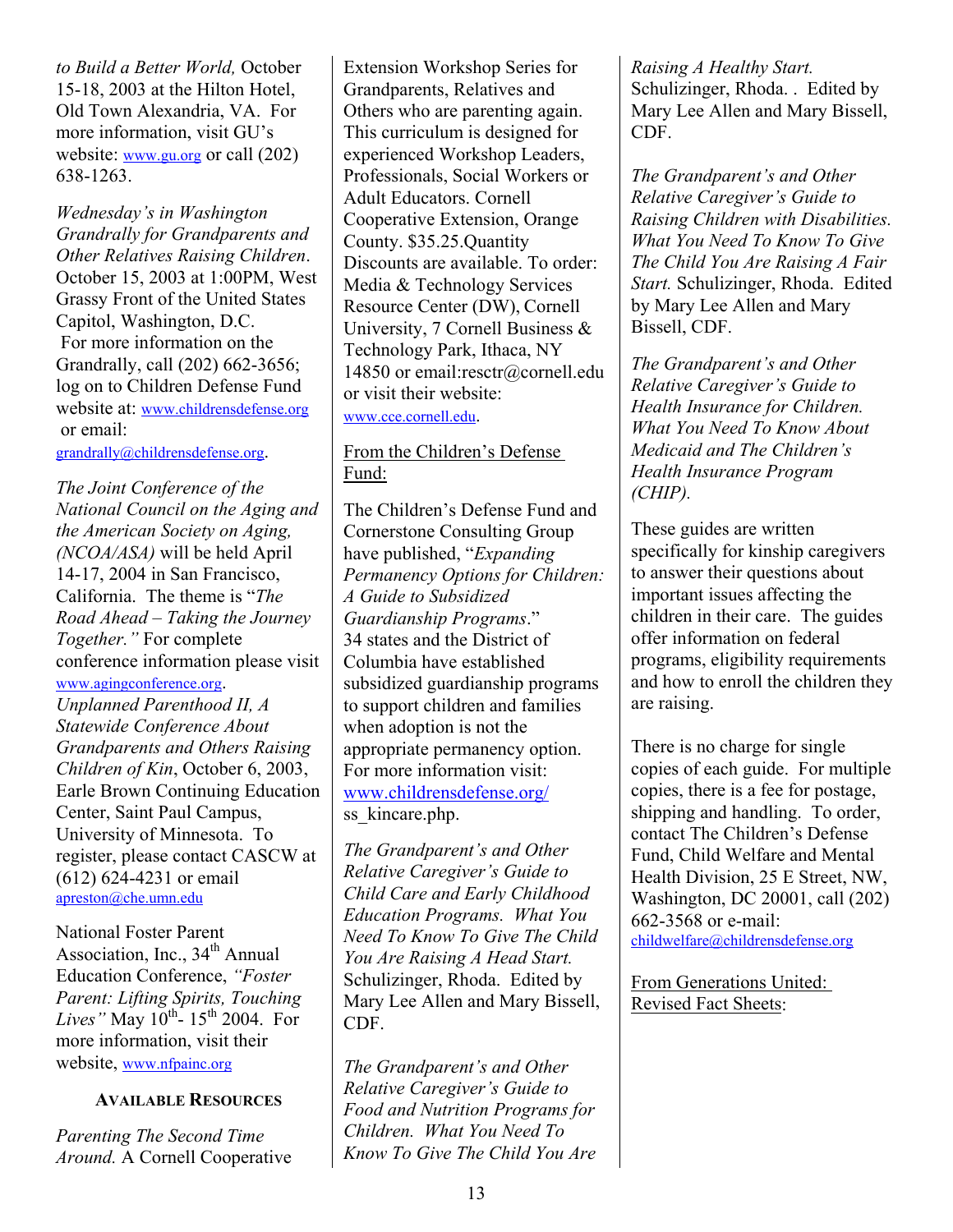*Grandparents and Other Relatives Raising Children: Support in the Workplace.* Fact Sheet and Guide. Maggie Troope Biscarr, September 2002. A survey of 51 companies across the United States about the inclusion of relative caregiver in

medical insurance, dental and vision benefits; child care services; employee assistance/counseling programs; leave policies and other available benefits. These materials are designed to raise awareness about the number of caregivers in the workforce, their unique needs and to provide models of supportive human resource policies and programs that employers can replicate.

*Grandparents and Other Relatives Raising Children: Respite Care.*  This fact sheet provides information on respite care, including the different types of respite that can be offered and model programs that can be replicated. *Grandparents and Other Relative Caregivers Raising Children:* 

*Caregiver Support Groups.*  Caroline Crocoll, 2002. This fact sheet provides information on the growing networks of caregiver support groups throughout the United States and other available resources for starting a support group.

*Grandparents and Other Relatives Raising Children: Housing Needs and Challenges – The GrandFamilies House Response.*  Cara Goldstein, 2002. This fact sheet provides information about a specific type of housing program for grandparents and other relatives raising children.

*Grandparents and Other Relatives Raising Children: Challenges of Caring for the Second Family.*  Alison Frantz and Shei Steinig.

*State Fact Sheets* for all 50 states and the District of Columbia are available for download from many of the national partners that worked together to compile them including Casey Family Programs National Center for Resource Family Support, The Brookdale Foundation, The Children's Defense Fund and Generations United.

The Fact Sheets provide important information on services and laws available to relative caregivers including:

●Census data on the numbers of grandparent caregivers;

●A comprehensive list of kinship care family resources and services;

- ●State foster care policies for kinship caregivers;
- ●Public benefits programs; and ●State kinship care laws.

State Facts Sheets can be downloaded by visiting any of these websites:

www.casey.org.,

www.brookdalefoundation.org., www.gu.org. or www.childrensdefense.org.

> Revised by Maggie Troope Biscarr, September 2002. A summary of the challenges (legal, physical and mental health, education and housing) faced by relative caregivers. *Grandparents and Other Relatives Raising Children: Access to Education.* Revised. Ana Beltran, September 2002. A summary of some of the educational challenges faced by relative caregivers and a summary of state laws that have balanced the concerns of school systems and families; and

*Grandparents and Other Relatives Raising Children: Their Inclusion in the National Family Caregiver Support Program.* Revised. Ana Beltran, September 2002. A summary of the National Family Caregiver Support Program and its

application to grandparents and other relative caregivers.

To obtain a copy of any of the above fact sheets or publications, visit GU's website: www.gu.org or contact them at 122 C Street, NW, Suite 820, Washington DC 2001; (202) 638-7555; or by e-mail: gu@gu.org.

*Identifying and Addressing the Needs of Children in Grandparent Care.* Cynthia Andrews Scarcella, Jennifer Ehrle, Rob Geen. August 2003. Data from the 1999 National Survey of America's Families. Among the information reported is that grandparents are as likely as other relatives to care for children with health, behavioral or emotional or school problems. Only 29 percent of children living with grandparents receive foster care or child-only TANF payments. It can be downloaded

at: www.urban.org/url.cfm?ID=310842

*The Corporation for Public Broadcasting* has published a guide for fundraising efforts. Successful grant writing involves the coordination of several activities, including planning, searching for data and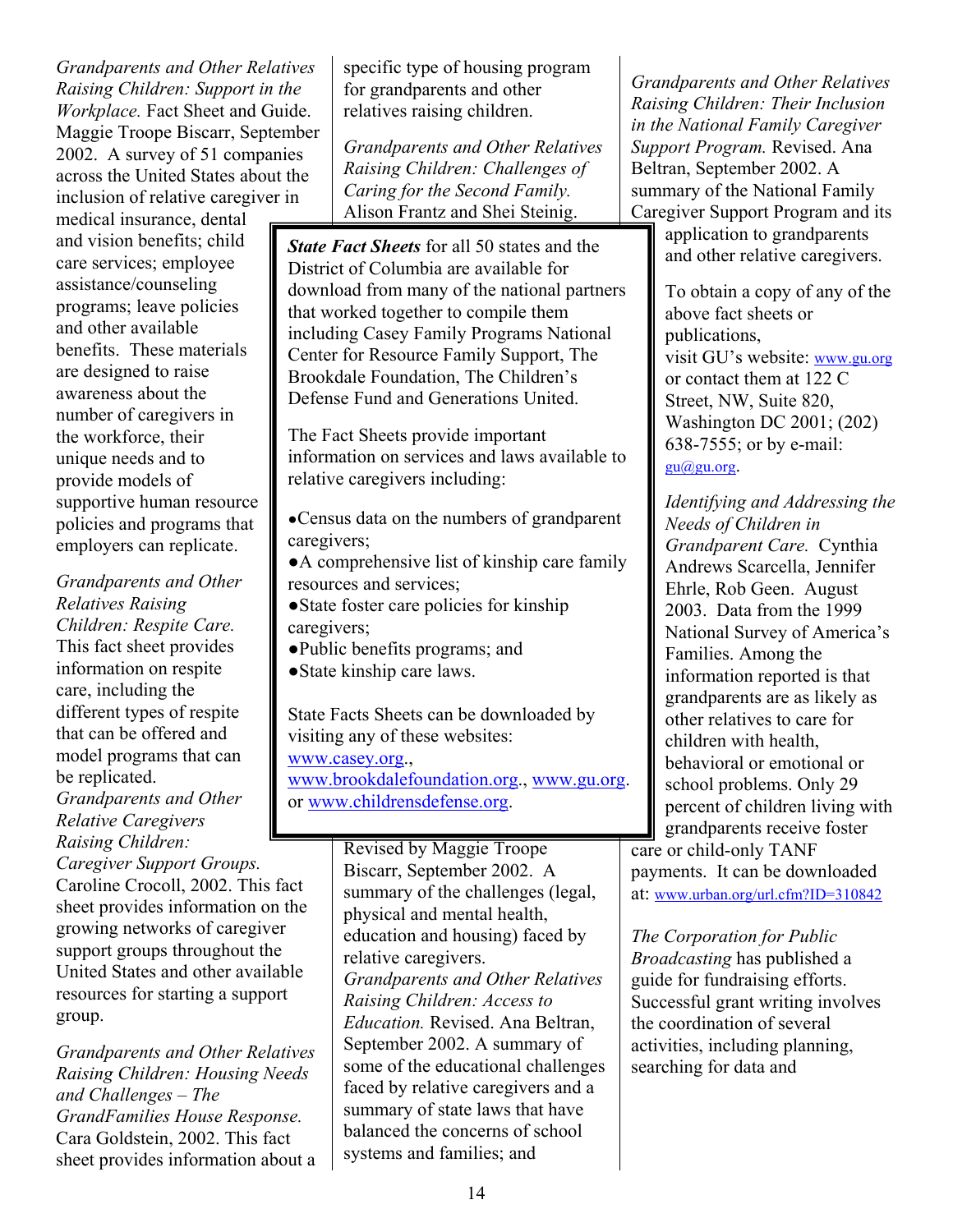resources, writing and packaging a proposal, submitting a proposal to a funder and follow-up. Here are

some steps that will help. Basic Elements of Grantwriting can be found at:

http://www.cpb.org/grants/grant writing.html.

Nine Fact Sheet series, "*Through the Eyes of a Child: Grandparents Raising Grandchildren"* is available on the Web. The Fact Sheets are designed for grandparents raising their grandchildren (ages birth to 8) and focus on the unique relationships they have with the children they are raising. The "Through the Eyes of a Child-Grandparents Raising Grandchildren" fact sheet series discusses understanding children's behaviors; the importance of close relationships; and open communication.

Drs. Julie Poehlmann, Assistant Professor, Human Development and Family Studies, University of Wisconsin-Madison, and Mary Brintnall-Peterson, Professor and Program Specialist in Aging, UW-Extension, developed the fact sheets to assist grandparents and relatives understand how attachment relationships influence their grandchildren's behaviors. Grandparents provided feedback on the fact sheet series and children provided beautiful color

drawings to bring the series alive. The fact sheet series can be downloaded at:

#### **2004 FUNDING ALERT FOR LOCAL PROGRAMS AND STATE PUBLIC AGENCIES**

We are pleased to announce the Relatives as Parents Program (RAPP) Local and State Seed Grant Initiatives for the year 2004.

Up to **fifteen local agencies** will be chosen from throughout the United States through a Request for Proposals (RFP) process. Each agency will receive a \$10,000 grant over a two-year period [\$6,000 in the first year and \$4,000 in the second year if all grant requirements have been met], as well as training and technical assistance. Matching support in cash or in-kind will be required of all selected agencies. The sponsoring agency must be a  $501(c)(3)$  entity or have equivalent tax-exempt status.

#### **Copies of the Local RFP guidelines and application form may be downloaded directly from the Foundation's website at www.brookdalefoundation.org. in October, 2003.**

The deadline for the submission of local proposals to the Brookdale Foundation is **Thursday, January 15, 2004**. Selected applicants will be notified in April and attend our National Orientation and Training Conference to be held in Secaucus, New Jersey.

Up to **five State Public Agencies** will also be chosen. through a Request for Proposals (RFP) process. Each agency will receive a \$10,000 grant over a two-year period [\$6,000 in the first year and \$4,000 in the second year if all grant requirements have been met], as well as training and technical assistance. Matching cash or in-kind support will be required of all selected agencies.

**Copies of the State RFP guidelines and application form may be downloaded directly from the Foundation's website at www.brookdalefoundation.org. in October,**   $2003.$ Th d dli f th b i i f **State**

http://www.uwex.edu/relationships

Contact Mary Brintnall-Peterson for additional information at (608) 262-8083 or send an email to:

> mary.brintnallpeterson@ces.uwex.edu.

Three Background Papers from the Pew Commission on Children in Foster Care are available: *"The Federal Legal Framework for child Welfare*," by Kasia O'Neill Murray, "*Child Welfare and the Courts*," by Sue Badeau and "*The Child Welfare Financing Structure*," by Kasia O'Neill Murray. Visit: www.pewfostercare.org/d ocs/index.php?DocID=22

A new free, confidential tool helps you find government benefits you may be eligible to receive including child care assistance, help with housing, college fellowships, health care coverage and a wide range of other government benefits just by answering some questions. Visit: www.govbenefits.gov.

The American Academy of Child & Adolescent Psychiatry has developed "Facts For Families," to provide concise and upto-date information on issues that affect children, teenagers and their families. The Fact Sheets are available in English, Spanish, Dutch, French, Polish and Icelandic. Visit: www.aacap.org to

access the titles.